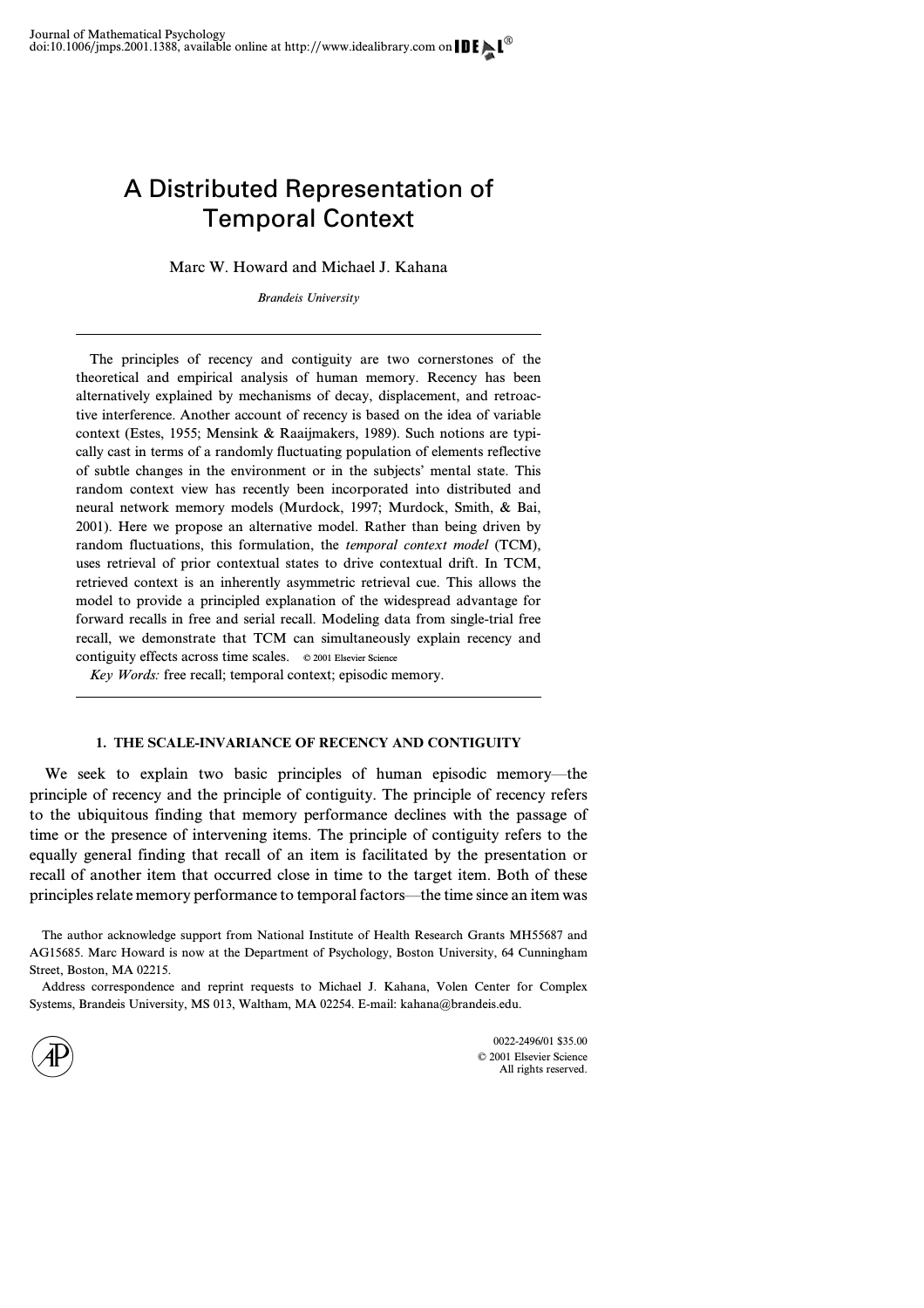presented in the case of recency, and the time between item presentations in the case of contiguity.

# **1.1. Recency, Contiguity, and Asymmetric Association in Free Recall**

In free recall, subjects are presented with a list of words. Their task is to recall the words in any order. Data derived from this task have been used to constrain models of short- and long-term memory (e.g., Atkinson & Shiffrin, 1968; Glanzer, 1972), models of episodically formed associations in long-term memory (Raaijmakers  $\&$ Shiffrin, 1980, 1981b), and models of the semantic organization of long-term memory (e.g., Tulving, 1968).

In free recall, the principle of recency may be seen in the serial position curve (e.g., Murdock, 1962). The last several list items are generally remembered much better than earlier list items. This end-of-list recency effect can also be seen in subjects' tendency to initiate recall from the end of the list. Howard and Kahana (1999) have shown that the probability of first recall, a serial position curve for the very first item subjects recall, is a particularly sensitive measure of the end-of-list recency effect.

After an item is recalled from a given serial position, the item recalled next tends to come from a nearby serial position (Kahana, 1996). This tendency, which we refer to as the *lag-recency effect*, illustrates the principle of contiguity. Although informally suspected since the earliest studies of free recall, the lag-recency effect was first detailed by Kahana (1996). It is measured by the conditional response probability (CRP; Howard & Kahana, 1999; Kahana 1996) plotted as a function of the lag (or separation) of the studied items. The CRP function has a characteristic shape. It is peaked in the middle around lag zero, indicating that recalls to nearby serial positions are more likely than recalls to remote serial positions. It is also asymmetric, with a greater probability of making recalls in the forward, rather than backward direction (see Fig. 1).

Since Ebbinghaus, theorists have assumed that forward associations are stronger than backward associations (e.g., Ebbinghaus, 1885/1913; Gillund & Shiffrin, 1984; Johnson, 1991). Asymmetry is clearly a very robust feature of free recall (see Fig. 1). Although retrieval of paired associates is often symmetric (Asch  $\&$ Ebenholtz, 1962; Kahana, 1999; Rizzuto & Kahana, 2001), retrieval in free and serial recall shows marked asymmetries. In serial recall, evidence for associative asymmetry comes from free association to probes from serial lists (McGeoch, 1936; Raskin & Cook, 1937), probed recall of serial lists (Kahana & Caplan, in press), and dissociations between forward and backward recall (Li  $\&$  Lewandowsky, 1993, 1995). Despite the overwhelming evidence for asymmetric association in free and serial recall, and its importance in models of these tasks, there has been essentially no work on mechanisms causing associative asymmetry.

Another striking feature of the serial position curve in free recall is the primacy effect—an increase in the probability of recalling the first few list items (relative to the items in the middle of the list). Numerous studies have linked the primacy effect with rehearsal: Items from the beginning of the list receive a larger number of rehearsals than do items from other list positions (Rundus, 1971; Tan & Ward,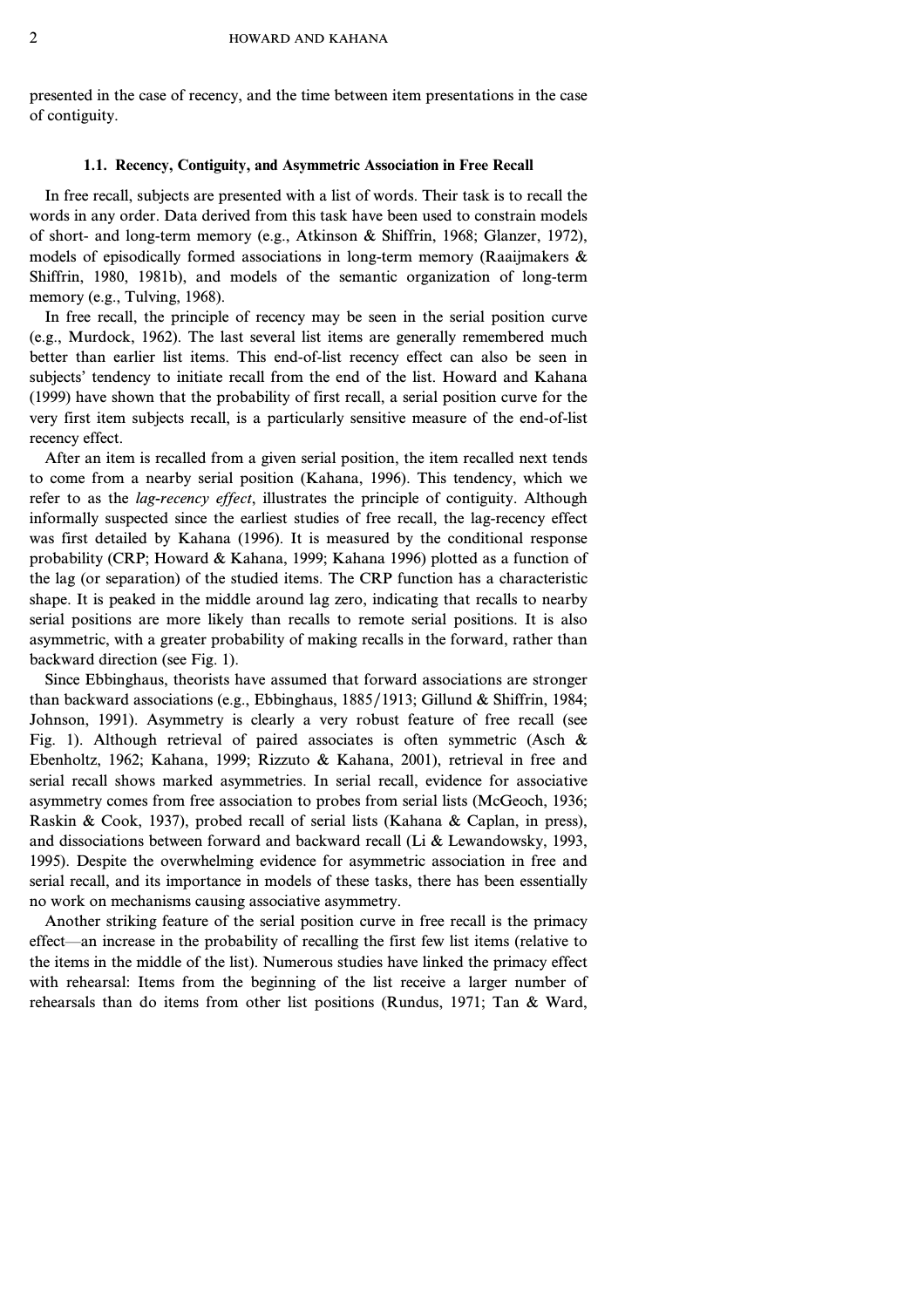

**FIG. 1.** The lag-recency effect in free recall. Shown are conditional response probability (CRP) curves from several large free recall studies (Murdock, 1962; Murdock & Metcalfe, 1978; Murdock & Okada, 1970). Each curve measures the probability of making a recall to serial position  $i+$ lag immediately following recall of serial position *i*. All of the CRP curves show the same characteristic properties: an advantage for nearby recalls and an asymmetry favoring forward recalls. The advantage for nearby recalls is shown by the peak in the center of the curves. The asymmetry is evident by comparing points in the forward direction (e.g., *+1* with analogous points in the backward direction (e.g., *− 1*). Reproduced from Kahana (1996). A. CRP from the  $LL=20$ , 2 s/item condition of Murdock (1962). B. CRP from the LL=20, 1 s/item condition of Murdock (1962). C. CRP from the LL=30, 1 s/item condition of Murdock (1962). D. CRP from the LL=40, 1 s/item condition of Murdock (1962). E. CRP collapsed over conditions of Murdock and Okada (1970). F. CRP from Murdock and Metcalfe (1978).

2000). When rehearsal is disrupted, the primacy effect virtually disappears (Glenberg et al., 1980; Howard & Kahana, 1999; Marshall & Werder, 1972; Rundus, 1980; Watkins, Neath, & Sechler, 1989). When the serial position curve is plotted as a function of rehearsal position, rather than the presentation position of the items (as in the functional serial position curve of Brodie & Murdock, 1977; Tan & Ward, 2000), the result is a pure recency effect.

In addition to the large primacy effect attributable to rehearsal, there is also a residual one-position primacy effect in the probability of first recall that does not seem to be dependent on rehearsal (Howard & Kahana, 1999; Laming, 1999). A one-position primacy effect is also sometimes found in item recognation experiments where verbal rehearsal is unlikely (e.g., Monsell, 1978; Neath, 1993; Neath & Crowder, 1996; Wright, Santiago, Sands, Kendrick, & Cook, 1985).

#### **1.2. Approximate Scale Invariance**

Both recency and contiguity effects are approximately invariant across time scales. The long-term recency effect observed in continuous-distractor free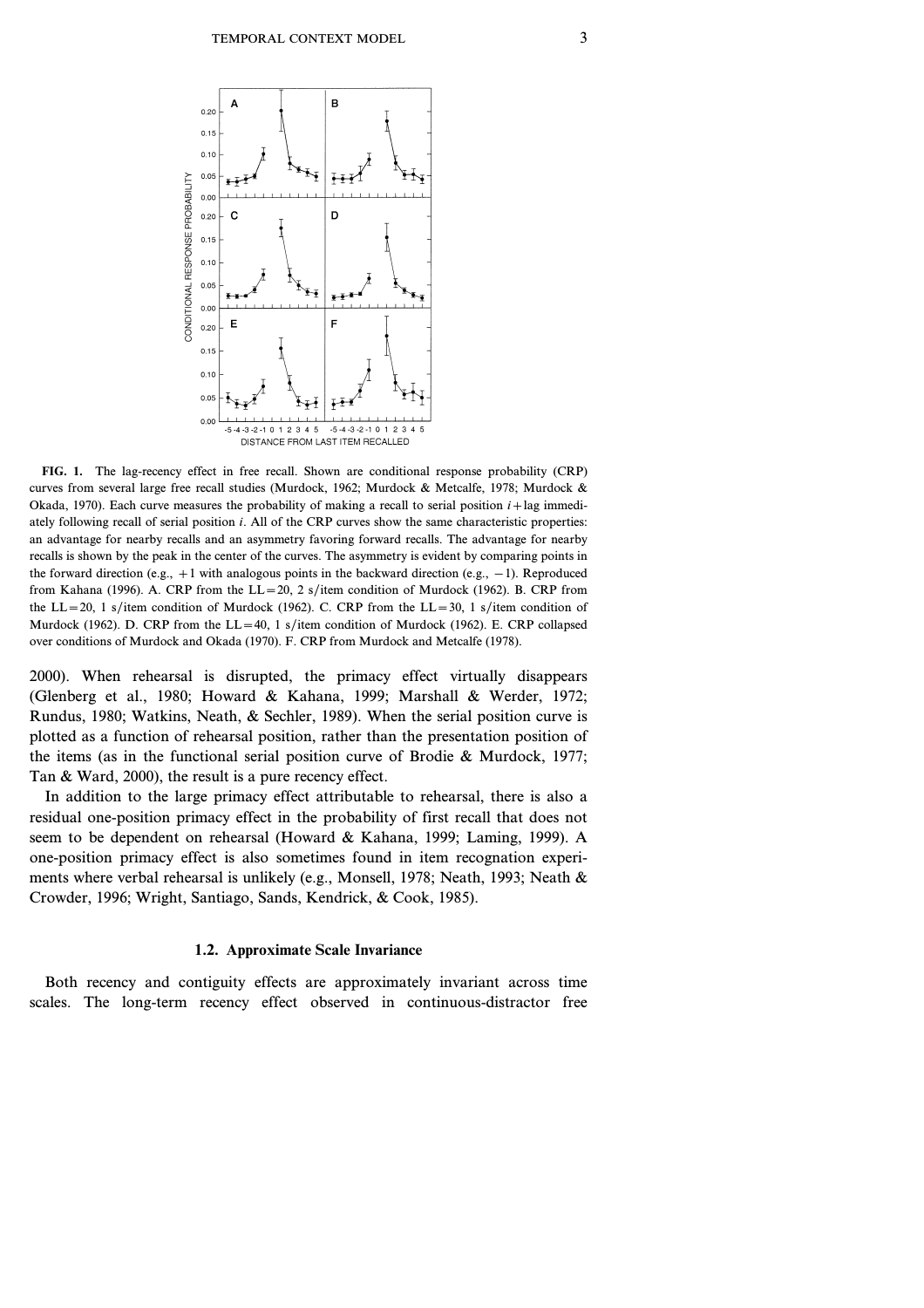4 HOWARD AND KAHANA

recall (Bjork & Whitten 1974) demonstrates the scale invariance of the end-of-list recency effect. In the continuous-distractor technique, a period of distractor activity separates each of the items in the list. The length of this interval is called the interpresentation interval (IPI). A period of distractor activity also intervenes between presentation of the last item in the list and the free recall test. The duration of this period is called the retention interval (RI). The presence or absence of a recency effect depends not so much on the magnitude of the delays, but very much on the relative values of the IPI and RI (but see Nairne, Neath, Serra,  $\&$  Byun, 1997). Because recall is a function of relative rather than absolute ''strength,'' approximate scale invariance of this type implicates a competitive retrieval mechanism.

Surprisingly, a similar scale invariance also appears to hold for the principle of contiguity. Howard and Kahana (1999) found that the lag-recency effect is observed in continuous-distractor free recall when subjects engage in 16 s of a demanding arithmetic distractor task between list items. Because this same distractor was sufficient to greatly attenuate the end-of-list recency effect, it is unlikely that the lag-recency effect is a consequence of direct interitem associations formed as a result of co-occupancy in short-term store  $(STS)$ .<sup>1</sup> Because the lag-recency effect probably does not depend on direct interitem association, we hypothesize that it is the result of some type of temporally sensitive construct. The shape of the CRP curve (an index of the magnitude of the lag-recency effect) does not measurably change with a large increase in the temporal separation of items: the lag-recency effect, like the end-of-list recency effect, is approximately scale invariant. Notably, the asymmetry seen in the lag-recency effect in standard free recall persists in continuous-distractor free recall.

# 1.3. Toward a Unified Account of Recency and Contiguity

The key to developing a unified account of recency and contiguity in free recall is to find a single construct that measures to different intervals. According to classic strength theory, each item's strength is incremented when the item is studied, and then it decays over time. At test, items compete for recall, with the stronger items being favored. Such a model produces end-of-list recency because recent items have high strength. By extension, it can then be said that strength ''measures'' the time interval between study and test. To adapt this strength framework to account for the lag-recency effect, we must assume that retrieval of an item strengthens items that come from nearby list positions. In this enhanced model, strength is measuring two intervals: the one between study and test, and the one between the presentation of two different studied items. In effect, successful recall of an item allows our strength construct to ''jump back in time,'' making remote items that were studied close in time to the just-recalled item appear recent.

Like classic strength models, random context models (e.g., Anderson & Bower, 1972; Estes, 1955; Mensinck & Raaijmakers, 1988, 1989; Murdock, 1997; Murdock

<sup>&</sup>lt;sup>1</sup> In the SAM model of free recall (Raaijmakers & Shiffrin, 1980, 1981b), co-occupancy in STS produces a lag-recency effect that is well matched to the data when there is no interitem distractor (Kahana, 1996).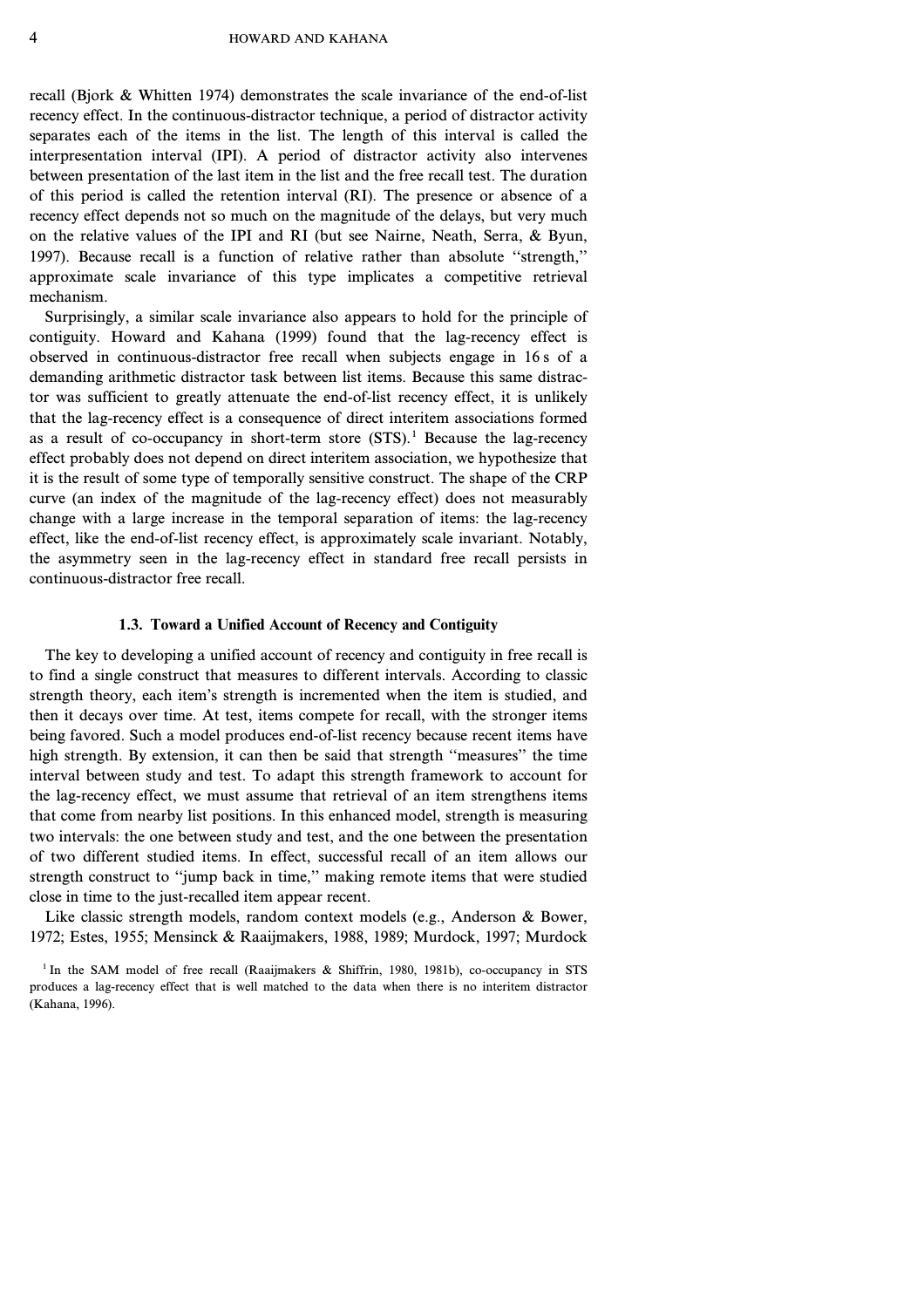et al., 2001) are also sensitive to the time between study and test. Estes's (1955) stimulus sampling theory, for example, defines context as a set of binary elements, some of which are ''active,'' while others are not. Context fluctuates from moment to moment, with active elements turning off with probability  $p$  and inactive elements turning on with probability *q*. Studying an item creates an association between the item and the current state of context. At test, cueing with the current state of context will tend to activate recent items, because the number of overlapping active elements decreases as the time interval increases. In this way, random context models can account for the recency effect observed in immediate free recall.

Howard and Kahana (1999) added a contextual retrieval process to a simple random context model. They assumed that when an item is recalled, the population ofelements is reset to the state it was in when the item was presented. This retrieved contextual state is then used as the cue for subsequent recalls; it is a better cue for items close in the list to the just-recalled item. If random context is retrieved, it serves as a temporally sensitive construct that measures the distance from the justrecalled item—that is, it jumps back in time. When coupled with a competitive retrieval mechanism, this retrieved random context model explains recency and contiguity across time scales (Howard & Kahana, 1999).

By assuming that context is retrieved, Howard and Kahana (1999) showed that a *retrieved* random context model could account for the basic pattern of recency and contiguity effects across time scales. Although it provided a decent fit to the data, this solution was superficial. How is it, upon recall of item  $i$ , that all of the contextual elements were able to be reset to their values at the time of presentation of item *i*? The lack of a process by which this can be accomplished is a weakness—a lack of constraint. This is troubling in that sometimes we require the contextual state to drift and at other times to jump back in time. How does the system know when to jump back in time and when to drift? Imagine a sequence of items  $A B C D$  $E$  F. Suppose that after presentation of item  $F$ , we retrieve the context from item  $B$ (because it is recalled or presented as a cue). Because F is remote from B, and we have assumed perfect retrieval of B's context, the contextual cue no longer treats F as recent. Intuitively, this seems like an undesirable property.

In addition, some important features of the data required an *ad hoc* solution. The lag-recency effect (as seen in the shape of the CRP curves) shows a reliable asymmetry. Forward recalls are more likely than backward recalls (Howard & Kahana, 1999; Kahana, 1996). We solved this problem by simply adding a free parameter to differentially weight forward and backward associations. Given that asymmetry in free recall is an extremely robust result, and that asymmetry in memory would seem to be a very useful property, a principled account of asymmetry is required.

#### **2. CONTEXT IN MODELS OF MEMORY**

In this section we start by describing how contextual cues can be implemented in distributed memory models (DMMs). We then introduce a general framework in which to describe and contrast both traditional random context models (Estes,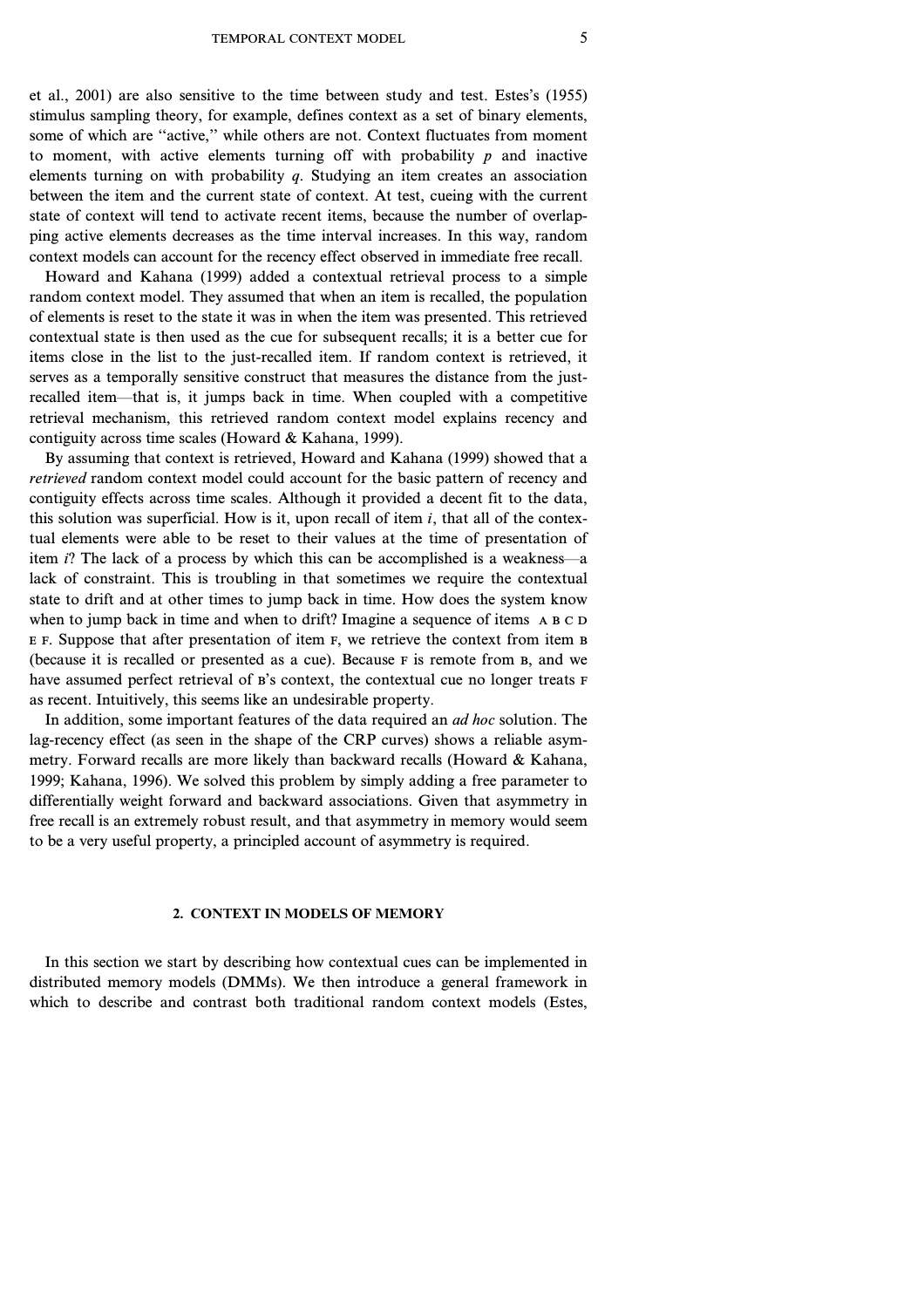1955; Mensink & Raaijmakers, 1988; Murdock, 1997) and the temporal context model presented here.

# 2.1. Contextual Cues in Distributed Memory Models

DMMs assume that perceptual recognition systems first break down incoming information into meaningful units. Each unit is then represented by a set of abstract feature values; mathematically, this set describes a vector in a high dimensional feature space. These vectors are taken to correspond to items in semantic memory. Let us denote the space on which these item vectors reside as *F* and specific vectors as **f**. The state on  $F$  at time  $i$  is denoted as  $f_i$ . We refer to individual items with Greek superscripts and use italic subscripts to refer to a particular occurrence of an item. For instance, if we had a list of words, ABSENCE, HOLLOW, PUPIL, ABSENCE, and the item representation for ABSENCE was  $f^{\gamma}$  then  $f^{\gamma} = f_1 = f_4$ . For simplicity, we will assume orthonormal item representations throughout.

To accomplish episodic tasks, the brain must distinguish between nominally identical items that are encountered in different places and at different times. In distributed memory models (e.g., Chappell & Humphreys, 1994), a distributed representation of list context has been used to perform this discrimination.<sup>2</sup> List context, in these models, is a random vector chosen anew for each list (see also Anderson & Bower, 1972). This leads to a high degree of similarity between context vectors corresponding to the same list and a much lower similarity between context vectors corresponding to different lists. By linking item and context representations in memory, one could accomplish two useful functions. First, one could determine whether a specific item occurred in a specific list (episodic recognition). Second, one can use a state of context to cue item representations for recall (episodic recall).

In order to use context as a cue for semantic memory, we need a way to connect the context representations to the item representations. Let us denote the state of context at time  $i$  as  $t_i$ . This vector describes a pattern of activity across another space *T*. To connect *T* with *F*, we will use a matrix  $M^{TF}$ . This matrix represents the strength of the connection from each element in  $T$  to each element in  $F$ . We will assume that this matrix is formed from a set of outer product terms

$$
\mathbf{M}^{TF} = \sum_{i=1}^{L} \mathbf{f}_i \mathbf{t}'_i, \tag{1}
$$

where  $t'$  is the transpose of the vector  $t'$  and the sum is over all of the items in the current list. This matrix implements the association between a state of context on T with a particular item, a state on *F*. For simplicity, we assume that  $M^{TF}$  is reset at the beginning of each list (cf. Murdock & Kahana, 1993). Later we will clarify the rationale for this simplification and discuss some alternative solutions.

A state on *T*, **t**<sub>*j*</sub>, will provide an input,  $f^{\textit{IN}} \equiv M^{\textit{TF}}t$ , to *F* via  $M^{\textit{TF}}$ , the matrix of connections from  $F$  to  $T$ . We define an activation,  $a_i$ , representing the similarity of the input,  $\mathbf{F}^{IN}$ , to a given item,  $\mathbf{f}_i$ .

 $2$  Although not a distributed memory model, the SAM model makes extensive use of fixed list context in recall and recognition (Gillund & Shiffrin, 1984; Raaijmakers & Shiffrin, 1980, 1981a).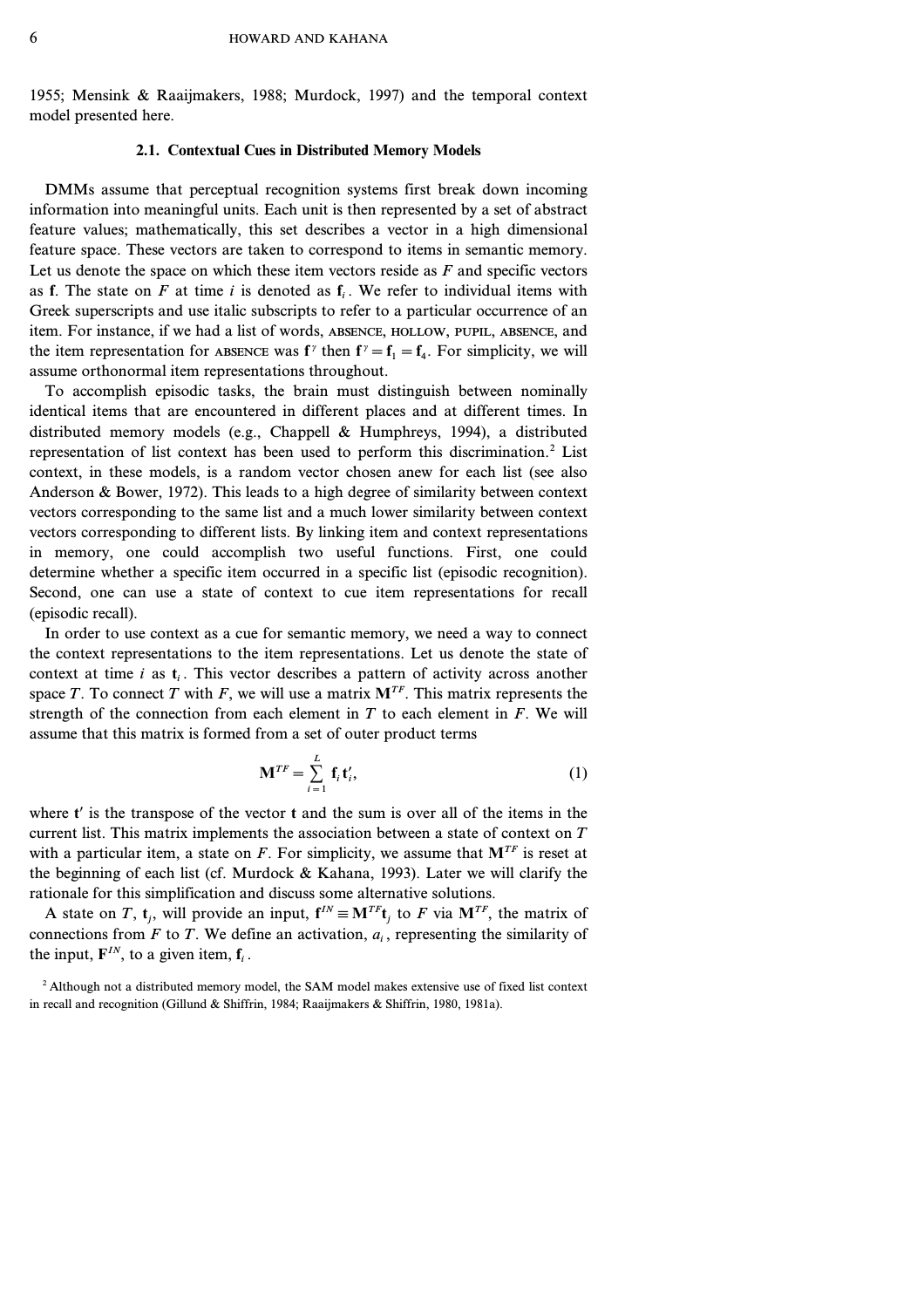$$
a_i \equiv \mathbf{f}^{IN} \cdot \mathbf{f}_i
$$
  
\n
$$
= \mathbf{M}^{TF} \mathbf{t}_j \cdot \mathbf{f}_i
$$
  
\n
$$
= \sum_{k=1}^{L} (\mathbf{t}_k \cdot \mathbf{t}_j) \mathbf{f}_k \cdot \mathbf{f}_i
$$
  
\n
$$
= \sum_{\mathbf{f}_k = \mathbf{f}_i} \mathbf{t}_k \cdot \mathbf{t}_j.
$$
 (2)

The last line follows from our assumption of orthonormality of the **f***i*s. The effectiveness of some contextual state  $t_i$  for an item  $f_i$  will be a function of the similarity of  $t_i$  to the context at the times  $f_i$  was presented. If  $f_i$  was only presented once in the experiment, as we shall assume in the applications here, this is just  $\mathbf{t}_i \cdot \mathbf{t}_j$ .

#### **2.2. A Framework for Context Models**

The previous section demonstrated that a contextual state can be used to provide a cue to activate items in semantic memory. The effectiveness of a context cue for an item depends on its similarity to the context in which the item was encoded. This section describes a theoretical framework for constructing contextual representations that change gradually over time.

Assume that the state of context at time  $i$ , denoted  $t_i$ , is a vector that follows the process

$$
\mathbf{t}_{i} = \rho \mathbf{t}_{i-1} + \mathbf{t}_{i}^{IN},\tag{3}
$$

where  $\mathbf{t}^{IN}_i$  is the input at time *i*, and  $0 \leq \rho \leq 1$  determines the rate of contextual drift. We refer to this process as the drift equation. The new state of context,  $t_i$ , is derived from the previous state,  $t_{i-1}$ , and the input,  $t_i^{IN}$ . Because the new state is derived from the previous state, and the previous state in turn was derived from its predecessor, context changes gradually.



**FIG. 2.** Recurrency gives rise to slowly varying context, as in Eq. (3.) Equation (3) states that at each time step the current state of context  $t_i$  is constructed from the input vector  $t_i^N$  and the previous state of context **t**<sub>*i*−1</sub>. One way to implement this would be through a recurrent network, as illustrated above (Elman, 1990).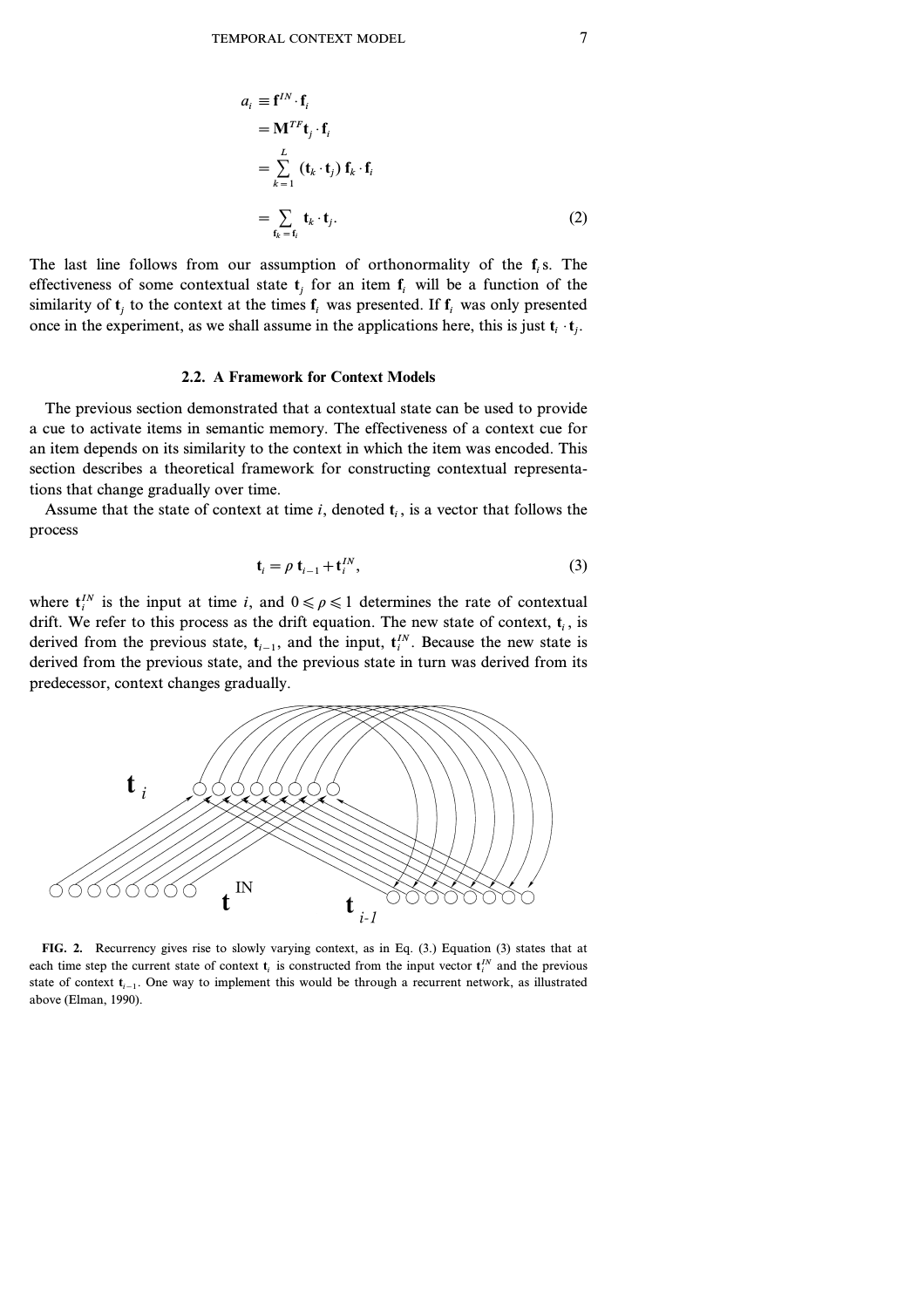Figure 2 illustrates one possible way to implement the drift equation (Eq. 3).<sup>3</sup> The essential feature is some form of recurrency, so that the previous state can contribute to the new state. Although Fig. 2 shows a separate set ofunits for the prior state and the current state, this recurrency could occur *via* delay lines within a single layer (Jordan, 1986).

#### *2.2.1. Random Context Models*

When  $t^N$  is noise, t describes a random context model (e.g., Estes, 1955; Mensink & Raaijmakers, 1989; Murdock, 1997), as illustrated in Fig. 3. Murdock (1997) adopts Eq. (3) with  $\mathbf{t}^{IN}_{i} = \sqrt{1 - \rho^2} \mathbf{n}_i$ , where **n** is a random vector and  $\rho$  is the rate of contextual drift. The drift equation, Eq. (3) with  $t^N$  given by the last expression, is an implementation of randomly drifting context, analogous to that of Estes (1955) and Mensink and Raaijmakers (1988). This random context model is summarized in Fig. 3.

Random context models have an important property: the overlap between the state of context at two different times, *i* and *j*, is a decreasing function of the time between *i* and *j*. We term this property the *proximity relationship*.

For the Murdock (1997) formulation of random context, we can derive the proximity relationship as follows. For any time  $i > j$ ,  $t_i$  can be written as

$$
\mathbf{t}_{i} = \rho^{i-j}\mathbf{t}_{j} + \sqrt{1-\rho^{2}}\sum_{k=j+1}^{i} \rho^{i-k}\mathbf{n}_{k}.
$$

If the random vectors,  $\mathbf{n}_i$ , are independent and of unit length,  $E[\Vert \mathbf{n}_i \Vert] = 1$ , and the elements are symmetric with zero mean and finite variance, then  $E[\mathbf{n}_i \cdot \mathbf{n}_j] = 0$ ,  $i \neq j$ , and

$$
E[\mathbf{t}_{i} \cdot \mathbf{t}_{j}] = \rho^{|i-j|}.
$$

This means that the overlap between the state of context at two different times, *i* and *j*, is a decreasing function of the time between *i* and *j*. The variance of  $\mathbf{t}_i \cdot \mathbf{t}_j$ approaches zero as the dimensionality of **t** increases without bound (because ofthe finiteness of the element variance and the normality of the **n** vectors), and we obtain what we will refer to as the proximity relationship:

$$
\mathbf{t}_i \cdot \mathbf{t}_j = \rho^{|i-j|}.\tag{4}
$$

By accumulating noise, **t** functions as a temporally sensitive construct, with the value of  $\rho$  determining the rate of contextual drift.

<sup>&</sup>lt;sup>3</sup> This is essentially the architecture used in the simple recurrent network of Elman (1990) and applied extensively to implicit serial learning tasks (Cleeremans, 1993; Cleeremans & McCleeland, 1991). The difference is in the specification of the weight matrices between layers. The simple recurrent networks include weight matrices modifiable by back-propagation between  $t^{IN}$  and  $t_i$ , between  $t_{i-1}$  and  $t_i$ , and between **t***<sup>i</sup>* and an output layer. We have not yet discussed the connections between layers, but will shortly describe Hebbian weight matrices between **t***<sup>i</sup>* and both input and output layers. In contrast to these models, we will not consider modifiable connections between  $t_{i-1}$  and  $t_i$ .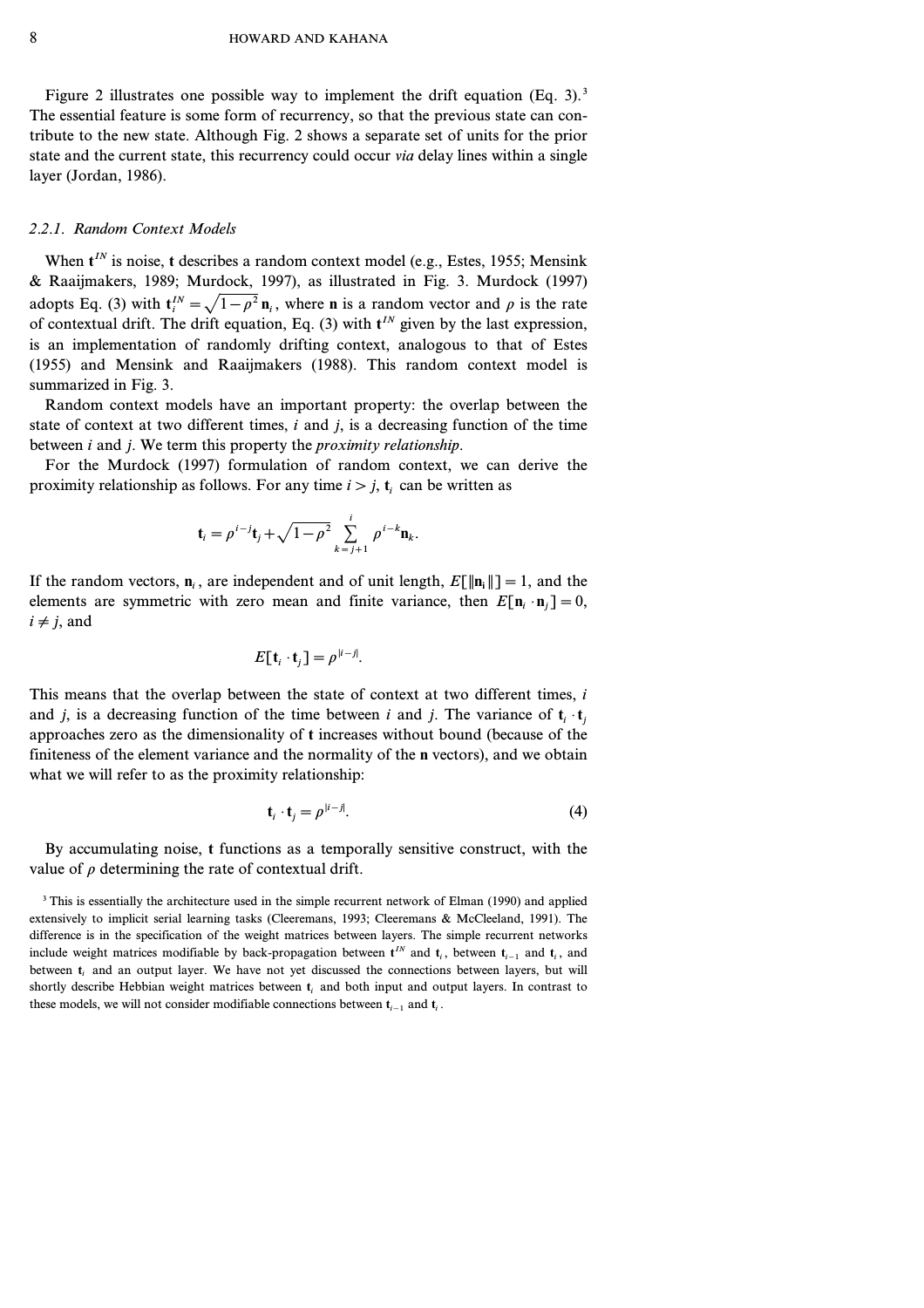

**FIG. 3.** Random context model. The box labeled *T* takes its input,  $\mathbf{t}^{I N}$ , from a source of random noise, and combines it with the previous state of **t** according to the drift equation (see Fig. 2). Because the noise at one time is uncorrelated with the noise at another, **t** functions as a temporally sensitive construct obeying the proximity relationship, Eq. (4). The matrix  $M^{TF}$  (Eq. 1) allows the state of context at a given time to be associated with the item on *F* presented at that time.

By substituting the proximity relationship into the definition of  $a_i$  (Eq. 2), we can easily calculate the activation for an item in semantic memory,  $f_i$ , induced by a contextual state **t***j*:

$$
a_i=\rho^{|i-j|}.
$$

Notice that this expression is symmetric with respect to interchange of the indices *i* and *j*.

In this random context model, cueing with **t** will differentially activate recent memories. This provides a natural account of the recency effect. By adding a competitive retrieval mechanism, this model can also explain the scale-invariance of recency (the ratio of activation for recent and remote items will remain constant).

To explain contiguity effects we need something more. We need a second associative operation linking items to context and thus allowing for retrieval of previously experienced contextual states. This idea of retrieved context serves as the basis for the temporal context model (TCM) described in the next section.

# **3. THE TEMPORAL CONTEXT MODEL**

TCM characterizes the processes of contextual coding, storage, and retrieval. In doing so, it seeks to explain recency and contiguity effects across time scales, and it offers a mechanistic account for the process of contextual drift.

In TCM, retrieved context, rather than random noise, drives contextual drift. When a randomly chosen word list is assembled, the context retrieved by each item is uncorrelated and the model mimics randomly drifting context models. When a word from the list is recalled, it retrieves not only its prior (previously uncorrelated) context, but also the context from the current list.

To retrieve context, we introduce an item-to-context associative matrix. This outer product matrix, **M***FT*, connects the *F* layer to the *T* layer, as shown in Fig. 4. In TCM, the input to the evolution equation, Eq. (6), is obtained by presenting the current stimulus item to the matrix **M***FT*:

$$
\mathbf{t}_{i}^{IN} = \mathbf{M}_{i}^{FT} \mathbf{f}_{i} \,. \tag{5}
$$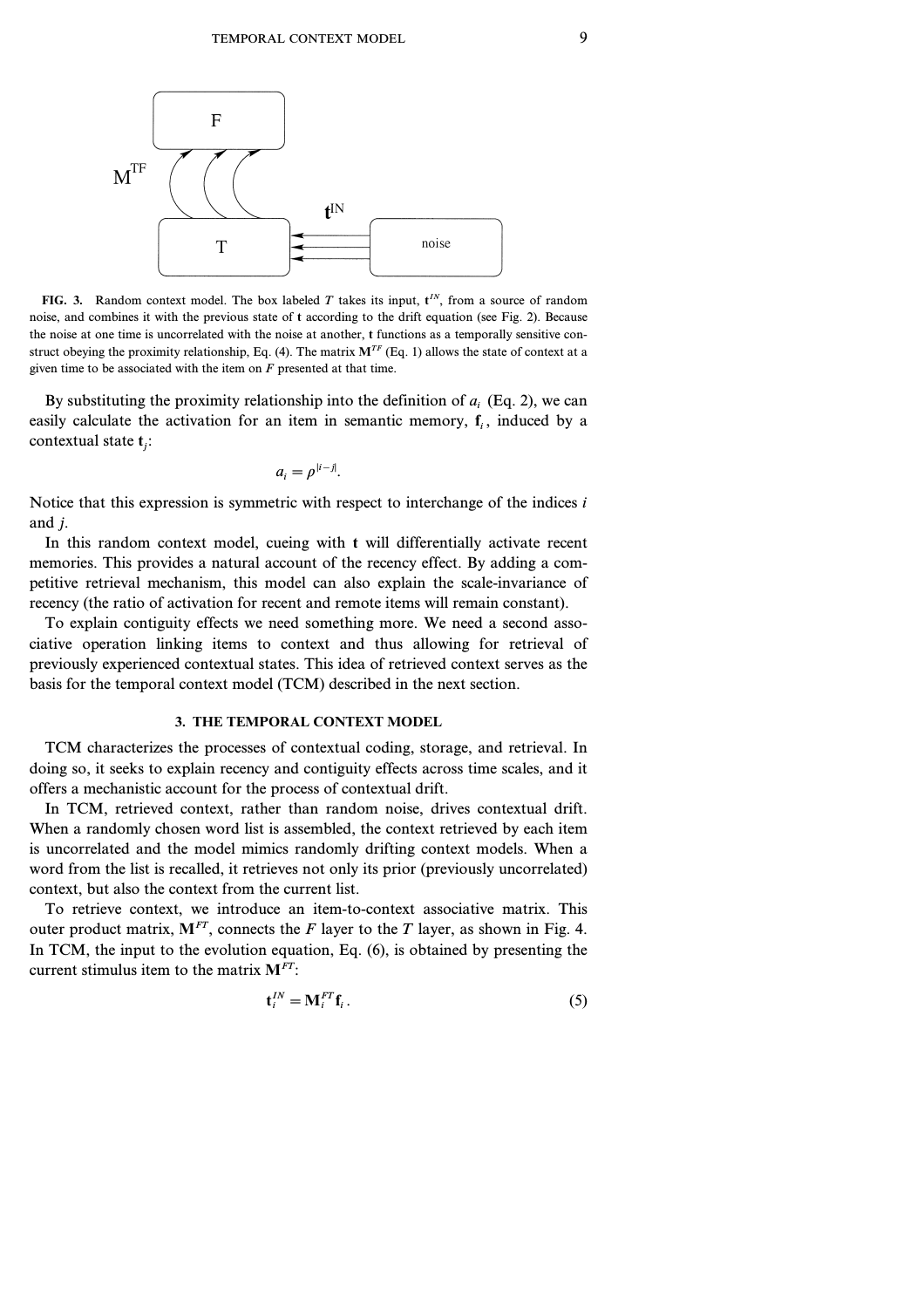

**FIG. 4.** Temporal context model. Rather than integrating random noise, TCM continuously retrieves context associated with its inputs. *T* operates by a process similar to that shown in Fig. 3, but now the inputs  $t^{IN}$  are a superposition of prior contextual states retrieved by the item presented on  $F$  via the matrix M<sup>FT</sup>. This results in a tight coupling between the actual sequence of inputs and the state of temporal context.

The matrix  $M^{FT}$  will contain a number of terms of the form  $t_j f'_j$ . When  $M^{FT}$ operates on an item  $f^*$ , the result will be a superposition of contextual states  $f^j$  such that  $f_j = f^{\nu}$ .

In TCM, we rewrite the process for **t** as

$$
\mathbf{t}_{i} = \rho_{i} \, \mathbf{t}_{i-1} + \beta \mathbf{t}_{i}^{IN}.
$$

We refer to this as the *evolution equation*. Here  $\beta$  is a free parameter and  $0 < \rho_i \leq 1$ is chosen to satisfy the constraint that  $||t_i|| = 1$ .<sup>4</sup> Note that if there is no input,  $\mathbf{t}^{IN}_{i} = \mathbf{0}$  and **t** does not change. To solve for  $\rho_i$ , we note that

$$
\begin{aligned} \|\mathbf{t}_i\|^2 &= (\rho_i \, \mathbf{t}_{i-1} + \beta \, \mathbf{t}_i^{IN}) \bullet (\rho_i \, \mathbf{t}_{i-1} + \beta \, \mathbf{t}_i^{IN}) \\ &= \rho_i^2 + 2\beta \rho_i \, (\mathbf{t}_{i-1} \cdot \mathbf{t}_i^{IN}) + \beta^2. \end{aligned}
$$

To satisfy the constraint that  $||\mathbf{t}|| = 1$ , we just have to solve a quadratic equation for  $\rho_i$ . The solution of this quadratic equation constitutes the general form for  $\rho_i$ :

$$
\rho_i = \sqrt{1 + \beta^2 \left[ (\mathbf{t}_{i-1} \cdot \mathbf{t}_i^{IN})^2 - 1 \right]} - \beta (\mathbf{t}_{i-1} \cdot \mathbf{t}_i^{IN}). \tag{7}
$$

If item *i* has not been presented for a long time, then  $\mathbf{t}_{i-1} \cdot \mathbf{t}_i^{IN} \approx 0$  and  $\rho_i = \rho \equiv$  $\sqrt{1 - \beta^2}$ , the asymptotic value for  $\rho_i$ .

#### **3.1. Asymmetric Association**

In TCM, preexperimental context is retrieved during study. This context, in turn, drives the evolution equation. At test, we assume that both the preexperimental

<sup>&</sup>lt;sup>4</sup> This constraint cannot be satisfied if  $||t_i^N||$  is sufficiently large. In this case,  $\rho_i$  will be zero. In this paper,  $||\mathbf{t}^{IN}||$  is always one.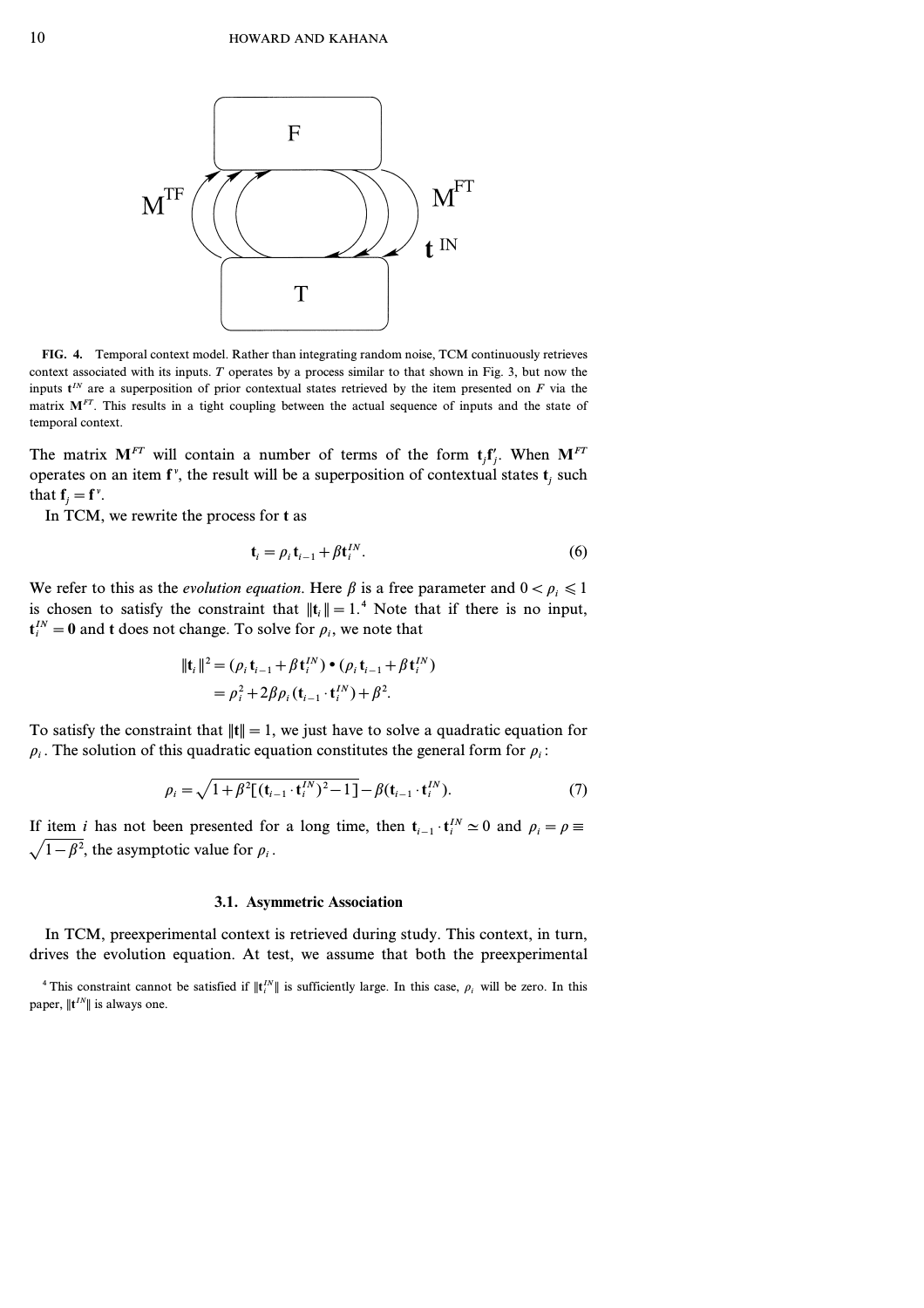context and the studied context are retrieved, and that together they drive the evolution equation. As we show in this section, this assumption enables TCM to account for the asymmetric retrieval observed in both free and serial recall (Howard & Kahana, 1999; Kahana, 1996; Kahana & Caplan, in press; Raskin & Cook, 1937).

During study, TCM retrieves preexperimental context. When an item is repeated, which context do we retrieve, the preexperimental context or the study context? At one extreme, we could simply retrieve the preexperimental context again. In this case, the contextual representation would show no learning: the context retrieved by an item would presumably never change. At the other extreme, we could simply retrieve the most recent contextual state associated with an item. In this case, the contextual representation would have no memory: the long-term statistics of item co-occurrence would be lost from  $t^{IN}$ .

The relative contribution of preexperimental and newly learned study context needs to be determined before we can write down a learning rule for the item-tocontext matrix. Fortunately, in addition to the rather esoteric concerns listed above, there are strong constraints provided by the data.

# *3.1.1. The Effect of*  $\mathbf{t}^{IN}_i$  *and*  $\mathbf{t}^i$  *on the CRP*

If we present some item to the network at time step  $i$ , and repeat it later at time step *r*, then  $t_i^N$  can be expressed in terms of the preexperimental context  $t_i^N$  and the newly learned  $t_i$ , the context evoked during presentation of the list at time step  $i$ (see Fig. 5). The choice of the relative strength of preexperimental context,  $t_i^N$ , and newly learned experimental context, **t***<sup>i</sup>* , has important implications. The similarity of the newly learned context to nearby contextual states  $t_i$  is symmetric around *i* in the absence of repetitions (this is the proximity relationship, Eq. 4). In contrast, the preexperimental context,  $t_i^N$ , only participates in subsequent contextual states. That



**FIG. 5.** Let us suppose that an item, absence in this case, is presented at time *i* and then repeated at time *r*. On the first presentation of the item, the retrieved context  $\mathbf{t}_i^N$  is from preexperimental experience with ABSENCE. When ABSENCE is repeated at time  $r$ , the retrieved context  $t_i^N$  includes both the preexperimental context,  $t_i^N$ , and the newly learned context,  $t_i$ . Wide arrows indicate the operation of the path-integrator. Curved lines indicate the functioning of retrieved context.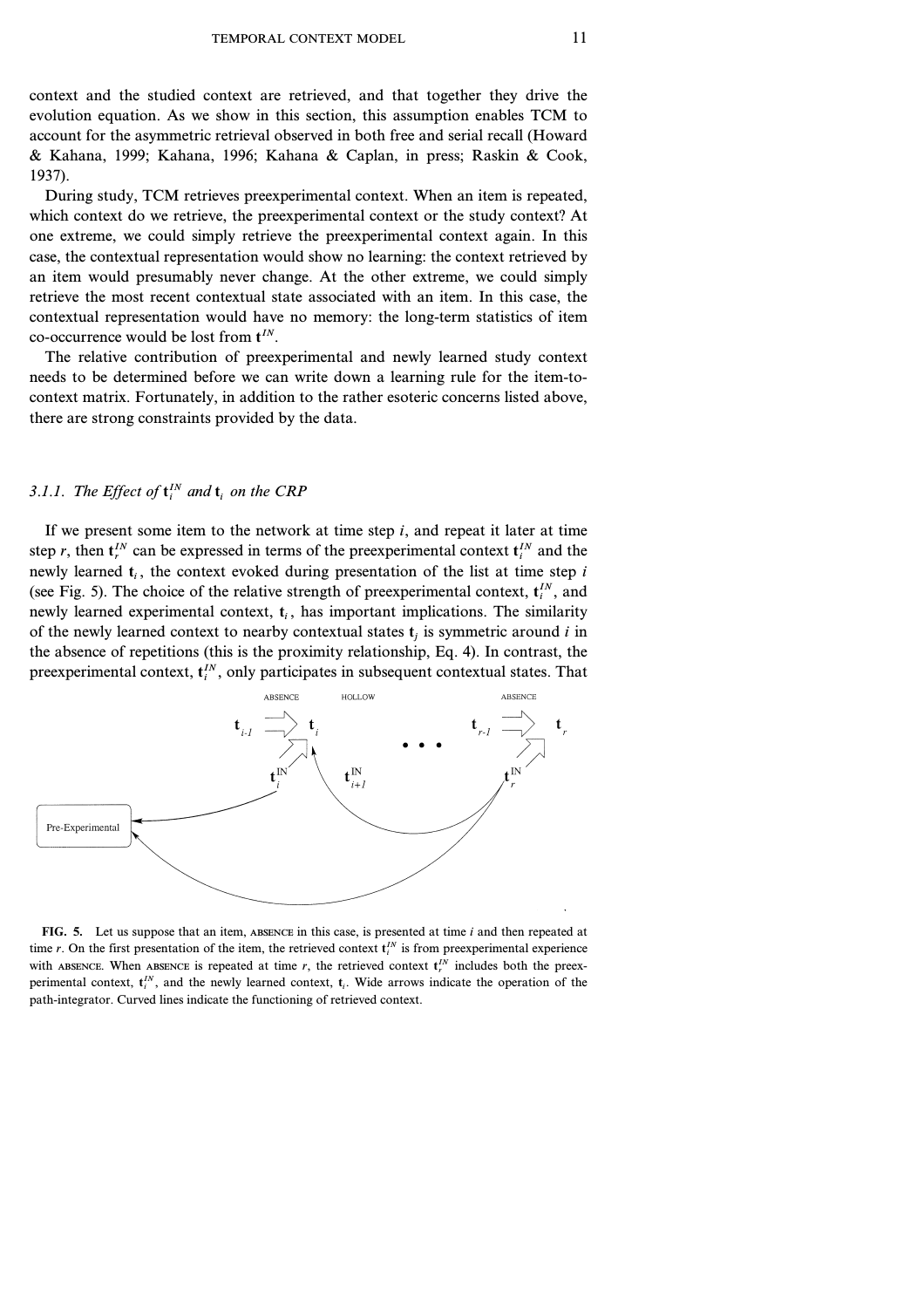

FIG. 6. In TCM, context retrieved by repetition of an item serves as an asymmetric retrieval cue for neighboring contextual states. Let us suppose that an item is presented at time *i* and then repeated at time *r*. The context retrieved at time *r*,  $t_i^N$ , will be a combination of the newly learned context  $t_i$  and the preexperimental context  $\mathbf{t}^{I,N}_i$ . The solid circles plot  $\mathbf{t}_i \cdot \mathbf{t}_j$  as a function of the interitem lag, *j*−*i*. The open circles plot  $t_i^N \cdot t_j$ . As is clear from the figure, newly learned context provides a symmetric retrieval cue, whereas pre-experimental context only helps forward recalls.

is,  $t_{i+1}$  includes a  $t_i^N$  term, but  $t_{i-1}$  does not. As a result, the similarity of  $t_i^N$  to nearby states **t***<sup>j</sup>* is asymmetric. Assuming a list without repetitions:

$$
\mathbf{t}_{i}^{IN} \cdot \mathbf{t}_{j} = \begin{cases} \beta(1-\beta)^{(j-i)/2} & j \geq i \\ 0 & j < i. \end{cases}
$$

These two contributions to retrieved context are plotted in Fig. 6.

# 3.1.2. Specifying the Relative Contribution of  $\mathbf{t}^{IN}_i$  and  $\mathbf{t}^{IN}_i$

Contiguity effects are asymmetric (Howard & Kahana, 1999; Kahana, 1996), favoring forward recalls over backward recalls, as does  $t_i^N$ . However, contiguity effects also show an advantage for nearby versus remote recalls in the backward direction, whereas  $t_i^N$  provides no basis whatsoever for recalling items that preceded *i*. This advantage for nearby versus remote backward recalls must be supported by  $t_i$ . The contribution of both of these associative components can be varied by allowing random noise to enter into the process. To gain control over the relative strength of  $\mathbf{t}^{IN}_i$  and  $\mathbf{t}_i$ , we can write

$$
\mathbf{t}_r^{IN} = A_i \mathbf{t}_i^{IN} + B_i \mathbf{t}_i. \tag{8}
$$

We choose values of *A* and *B* so that the length of the input at time *r*,  $||\mathbf{t}_r^{\text{IN}}||$ , is unity. We introduce a free parameter,  $\gamma = A_i / B_i$ , to determine  $A_i$  and  $B_i$  at each presentation. Combined with the constraint that  $||\mathbf{t}_r^{IN}|| = 1$ , we can solve for  $A_i$ and  $B_i$ . To solve for  $A_i$  and  $B_i$ , we note that

$$
\begin{aligned} \|\mathbf{t}_i^{\mathit{IN}}\| &= 1\\ &= A_i^2 + 2A_i B_i \mathbf{t}_i^{\mathit{IN}} \cdot \mathbf{t}_i + B_i^2. \end{aligned}
$$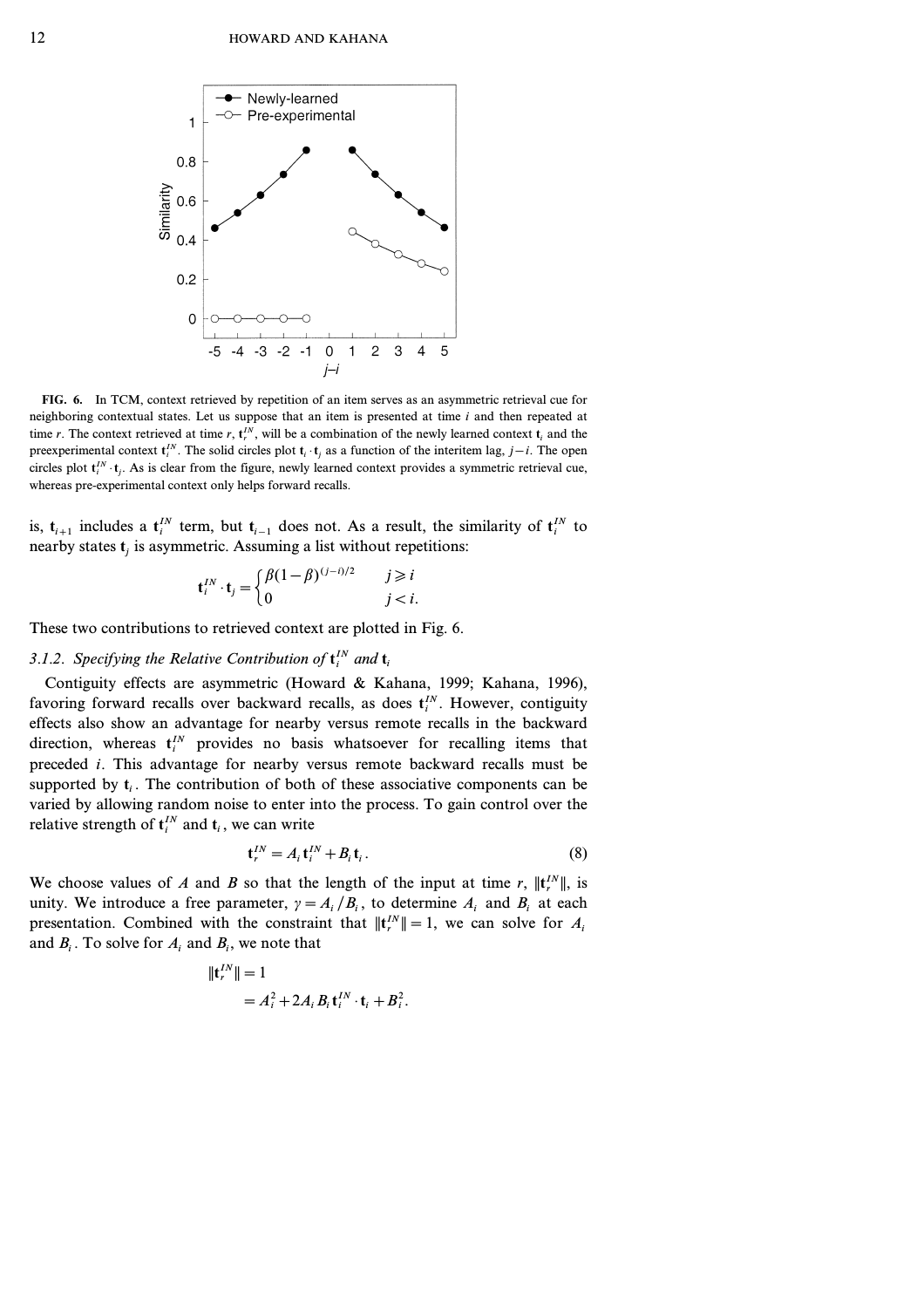Substituting  $A = \gamma B$  into this expression, we find

$$
B_i = \frac{1}{\gamma^2 + 2\gamma(\mathbf{t}^{IN} \cdot \mathbf{t}_i) + 1}.
$$
 (9)

Everything on the right-hand side  $(R)$  of Eq.  $(9)$  is known. Using the definition of  $\gamma$ , we can trivially calculate  $A_i$ . This calculation does not require any knowledge about the delay *r*−*i*, but simply the relationship between **t**<sub>*i*</sub> and **t**<sup>*IN*</sup>. We can now rewrite Eq. (8) explicitly as

$$
\mathbf{t}_r^{IN} = \frac{\gamma \mathbf{t}_i^{IN} + \mathbf{t}_i}{\gamma^2 + 2\gamma (\mathbf{t}^{IN} \cdot \mathbf{t}_i) + 1}.
$$
 (10)

#### *3.1.3. A Learning Rule for Contextual Retrieval*

The goal of this section is to derive a learning rule for item-to-context associations,  $M<sup>FT</sup>$ , that will implement the desired relationship between the magnitudes of preexperimental and newly learned associations,  $t_i^N$  and  $t_i$ , in the retrieved context **t***<sup>r</sup>* at long delays.

Consider a particular item,  $f^{\nu}$ , presented at time *i* and then repeated at some later time *r* ( $f_i = f_r = f$ ). Equation (8) states that the context it retrieves changes from presentation *i* to presentation *r*. That is,  $\mathbf{t}_{r}^{IN}$  is not equal to  $\mathbf{t}_{i}^{IN}$ , but has changed as a result of the inclusion of  $t_i$ . Because, by definition,  $t_r^N = M_r^{FT}f_r$ , and by assumption  $f_r = f_i$ , the change from  $f_i^N$  to  $f_r^N$  implies some change in  $M^{FT}$ . Here we make explicit the changes in  $M^{FT}$  that will enable us to use it to implement Eq. (8).

Equation (8) states that

$$
\mathbf{t}_r^{IN} = \mathbf{M}_r^{FT} \mathbf{f}_i = A_i \mathbf{t}_i^{IN} + B_i \mathbf{t}_i.
$$

Now,  $\mathbf{t}^{IN}_i = \mathbf{M}^{FT}_i \mathbf{f}_i$ . Substituting this into the equality above gives us

$$
\mathbf{M}_r^{FT} \mathbf{f}_i = A_i \mathbf{M}_i^{FT} \mathbf{f}_i + B_i \mathbf{t}_i. \tag{11}
$$

We can see from this expression how  $M_r^{FT}$  must differ from  $M_i^{FT}$  for this to be true. The  $B_i$ **t**<sub>*i*</sub> term on the RHS tells us that  $M_r^{FT}$  must contain a  $B_i$ **t**<sub>i</sub>t<sub>i</sub><sup>t</sup><sub>i</sub> term that  $M_i^{FT}$ does not. The first term on the RHS tells us that terms in  $M_r^{FT}$  contain all of the  $t_j f'_i$ terms that  $M_i^{FT}$  did, but they have decayed by a factor of  $A_i$ .

To implement Eq. (11) for all *i*, and for this expression to not depend on the lag *r−i*, we must have a way to affect **M***FT***f***<sup>i</sup>* while leaving **M***FT***f***<sup>j</sup>* unaffected. To do this let us define a decomposition of a matrix **M** into two matrices parallel and complementary to some vector **v**:

$$
\mathbf{M} = \mathbf{M} \mathbf{P}_{v} + \mathbf{M} \tilde{\mathbf{P}}_{v}.
$$

We define  $P_y$ , the projection operator with respect to **v**, as

$$
\mathbf{P}_v \equiv \frac{\mathbf{v}\mathbf{v}'}{\|\mathbf{v}\|^2},
$$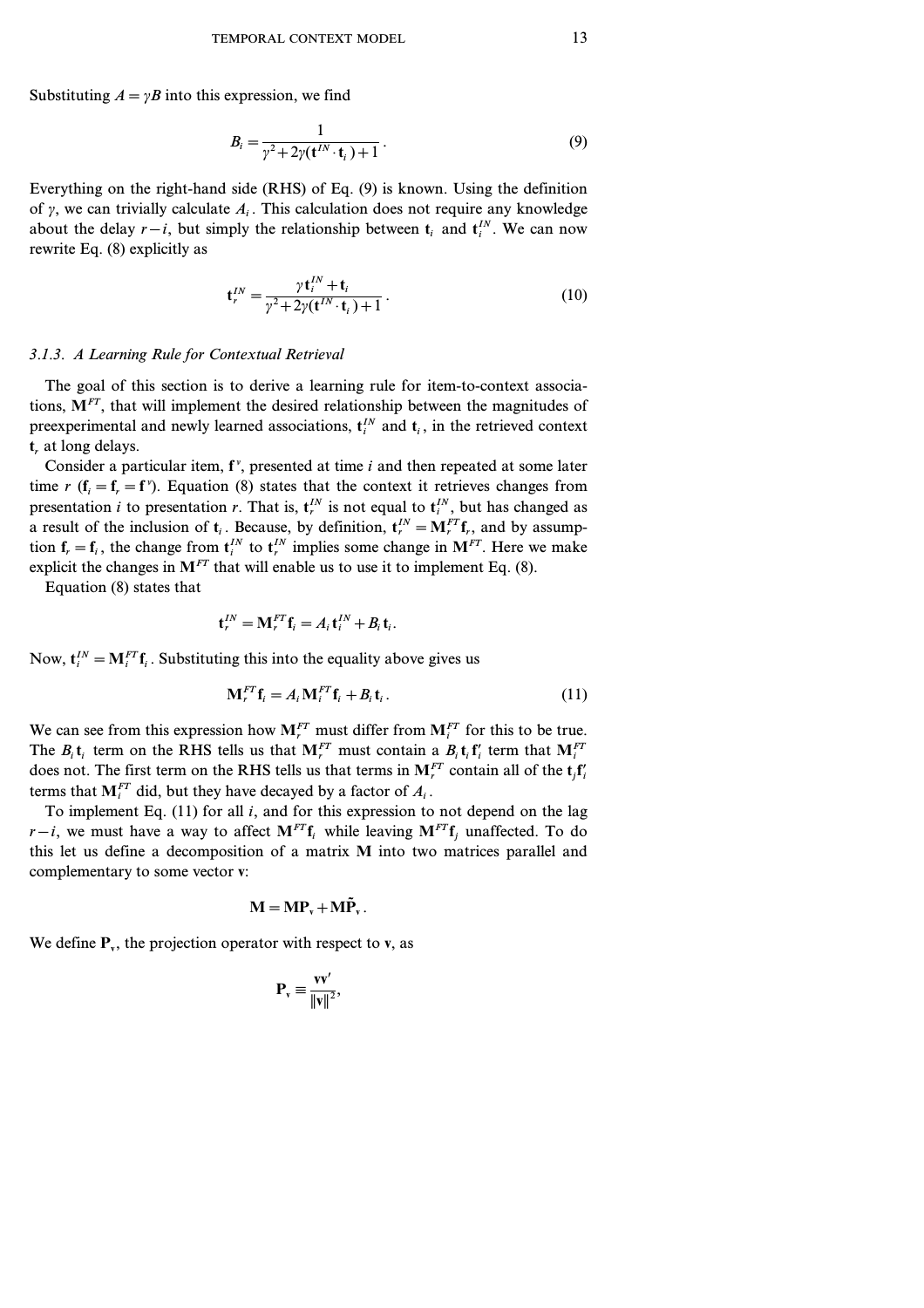where the prime again denotes the transpose. Let us define the projection operator complement with respect to a vector **v** as

$$
\tilde{\mathbf{P}}_{\mathbf{v}}\equiv 1-\mathbf{P}_{\mathbf{v}}.
$$

Notice that  $MP_v v = Mv$ , whereas  $MP_v v = 0$ .

Using this notation, we can now write down an equation that will implement Eq. (8) as a learning rule for **M***FT*.

$$
\mathbf{M}_{i+1}^{FT} = \mathbf{M}_i^{FT} \tilde{\mathbf{P}}_{\mathbf{f}_i} + A_i \mathbf{M}_i^{FT} \mathbf{P}_{\mathbf{f}_i} + B_i \mathbf{t}_i \mathbf{f}'_i, \qquad (12)
$$

where  $A_i$  and  $B_i$  can be easily calculated as described in the previous section. The first two terms on the RHS of Eq. (12) refer to the persistence of preexisting connections between  $F$  and  $T$ . The last two terms indicate that there is the storage of a new Hebbian association from **f***<sup>i</sup>* to **t***<sup>i</sup>* .

There is nothing about Eq. (12) that would make it difficult to implement in a neural network. We can perhaps gain some intuition into this by considering what would happen if the fs and ts were sparse binary vectors.<sup>5</sup>  $M_i^{FT} \tilde{P}_{f_i}$  refers to the set of entries of  $M_i^{FT}$  which connect to elements on *F* which are zero in  $f_i$ . These elements are unaffected.  $M_i^{FT}P_{f_i}$  refers to the set of entries in  $M_i^{FT}$  that connect to elements on *F* which are nonzero in  $f_i$ . These entries decay by a factor of  $A_i$ , which is necessarily less than one. If they connect a nonzero element of  $f_i$  to a nonzero element of  $t_i$ , they are also incremented by a factor of  $B_i$ .

## **3.2. Summary of TCM**

Table 1 summarizes all of the components of TCM. We begin by distinguishing item representations and contextual representations. Item representations are vectors **f** on a space *F*. Contextual representations are vectors **t** on a space *T*.

#### **TABLE 1**

#### **Summary of the Temporal Context Model**

| Name                                                 | Expression                                                                                                                                                     | Eq. number |
|------------------------------------------------------|----------------------------------------------------------------------------------------------------------------------------------------------------------------|------------|
| The Context-to-Item Matrix <sup>a</sup>              | $\mathbf{M}^{TF} = \sum_i \mathbf{f}_i \mathbf{t}'_i$                                                                                                          | (1)        |
| The TCM Input Equation                               | $\mathbf{t}^{IN} = \mathbf{M}^{FT} \mathbf{f}$ .                                                                                                               | (5)        |
| The TCM Evolution Equation <sup><math>b</math></sup> | $\mathbf{t}_{i} = \rho_{i} \mathbf{t}_{i-1} + \beta \mathbf{t}_{i}^{IN}$                                                                                       | (6)        |
| The Item-to-Context Matrix <sup>c</sup>              | $\mathbf{M}_{i+1}^{FT} = \mathbf{M}_{i}^{FT} \tilde{\mathbf{P}}_{i} + A_{i} \mathbf{M}_{i}^{FT} \mathbf{P}_{i} + B_{i} \mathbf{t}_{i} \mathbf{f}_{i}^{\prime}$ | (12)       |

*<sup>a</sup>* For simplicity, **M***TF* is assumed to be reset at the beginning ofeach experiment.

 $\frac{b}{\rho_i}$  is given by Eq. 7.

 $c^i$  *B*<sub>*i*</sub> is given by Eq. (9).  $A_i$  is defined as  $\gamma B_i$ , where  $\gamma$  is a free parameter. The operators  $P_{f_i}$  and  $\tilde{P}_{f_i}$  are defined in the text.

<sup>5</sup> This assumption violates prior assumptions about the orthonormality ofthe **f**s as well as the evolution Eq. (6). This example is purely hypothetical.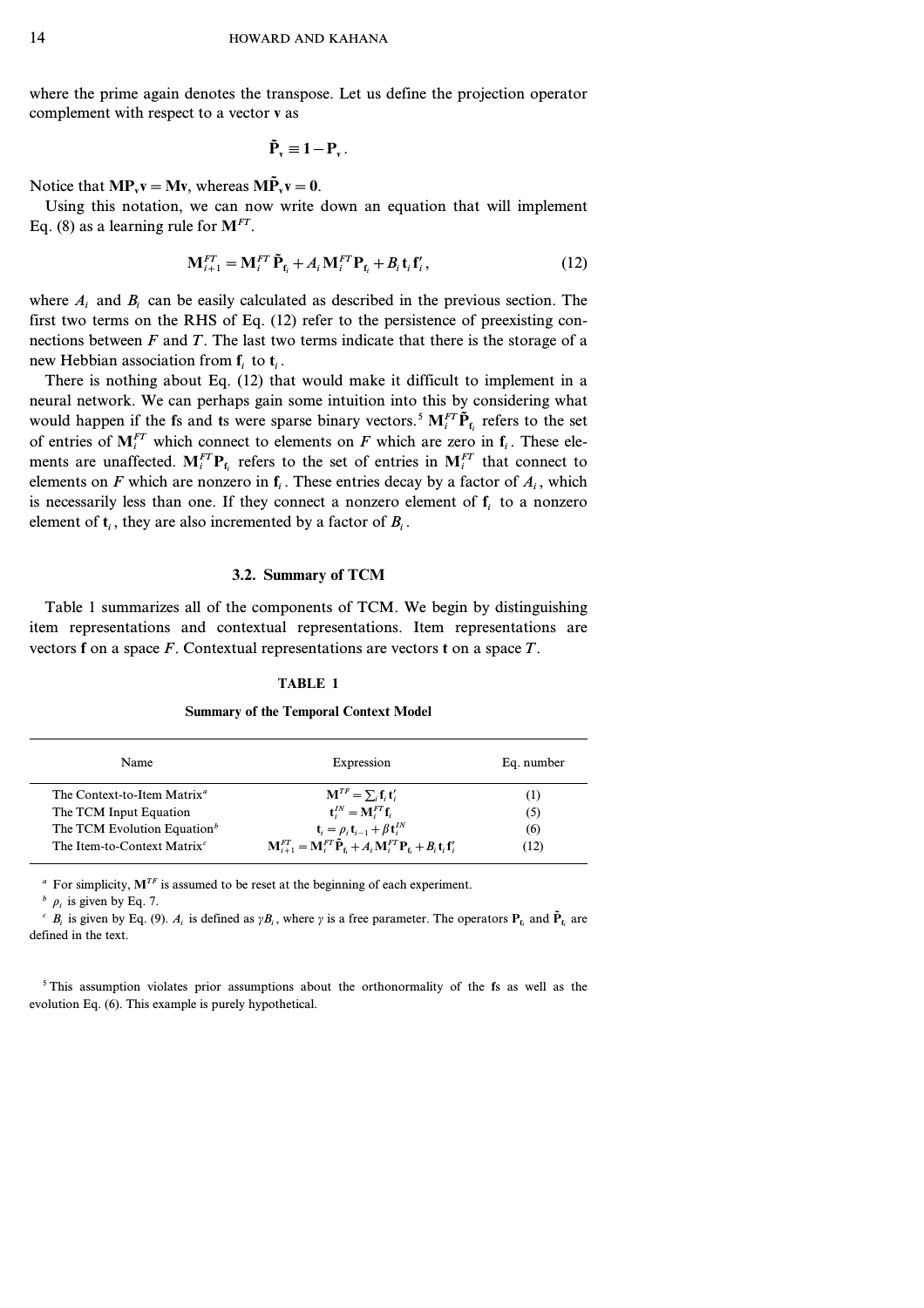Context, **t**, functions as a cue for recall of an item by means of an outer-product matrix,  $M^{TF}$ , associating the states on  $F$  with states on  $T$ . The TCM input equation, (5), specifies that the input to *T*,  $t_i^N$ , is caused by the presentation of the current item,  $f_i$ , to an associative matrix,  $M_i^{FT}$ , associating states on *F* to states on *T*. The evolution equation, Eq. (6), describes the evolution of temporal context  $t_i$  as a function of the previous state of temporal context **t**<sub>*i*−1</sub> and the context retrieved by item  $f_i$ ,  $f_i^N$ . In the evolution equation,  $\beta$  is a free parameter determining the magnitude of a retrieved context's contribution to  $t_i$ , whereas  $\rho_i$  is chosen such that  $||\mathbf{t}_i|| = 1$ . The item-to-context matrix,  $\mathbf{M}_{i+1}^{FT}$ , is updated by decaying the part of the matrix parallel to  $f_i$  by a factor  $A_i$  and storing an outer product term between  $f_i$ and  $f_i$  weighted by a factor  $B_i$  (Eq. 12). These coefficients are chosen such that  $||{\bf t}^{IN}_{r}|| = 1$  for a repeated presentation of  ${\bf f}_i$ . Their relative strength is controlled by a free parameter  $\gamma = A_i / B_i$ .

Consider the sequence of events that are postulated to occur when an item  $f_i$  is presented. First  $f_i$  retrieves context,  $f_i^N$ . Then, this retrieved context is used to update  $t_{i-1}$ , resulting in the new state  $t_i$ . Then, the matrices  $M_i^{FT}$  and  $M_i^{TF}$  are updated. These three stages, contextual retrieval, contextual integration, and updating the connections, must take place in this precise order after each item presentation for the model to work. This process presumably takes place on the scale of tenths of seconds.

In TCM, during study of a randomly assembled list of words,  $t^{IN}$  is preexperimental context retrieved by the words in the list. When an item is repeated, by virtue of a repetition in the list, or by its successful recall, it again retrieves preexperimental context, but in addition, retrieves the newly learned experimental context in which it was presented. That is, an item initially presented at serial position *i* and then later at serial position *r* retrieves  $\mathbf{t}_r^N$ , a weighted sum of  $\mathbf{t}_i^N$  and  $\mathbf{t}_i$ . Because the preexperimental context,  $t_i^N$ , is only similar to subsequent contextual states,  $t_r^N$  is more effective as a cue for items that followed the initial presentation than for items that preceded the initial presentation. Because the list context  $t_i$  is a good cue for items that were presented near serial position *i* in the list,  $t_r^N$  is able to support a backward association for serial positions preceding *i*.

# **4. APPLICATION OF TCM TO RECALL DATA**

We adopt a relatively simple, nonlinear competitive rule for mapping a set of activations,  $a_i$ , onto probability of recall. This section begins by describing this rule and then employs this rule to evaluate TCM's ability to fit a rich set of data on retrieval dynamics in free recall. In particular, we assess TCM's account of recency across time scales by examining immediate, delayed, and continuous-distractor free recall. We also assess TCM's account of contiguity across time scales by examining delayed and continuous-distractor free recall.<sup>6</sup>

 $6$  In immediate free recall, the CRP is not stable across output positions (Howard & Kahana, 1999; Kahana, 1996), making it a less-than-ideal environment for asking basic questions about contiguity effects. On the other hand, the fact that the CRP changes shape in immediate, but neither delayed nor continuous-distractor free recall is an interesting phenomenon in its own right. The implications of this phenomenon are discussed in the general discussion.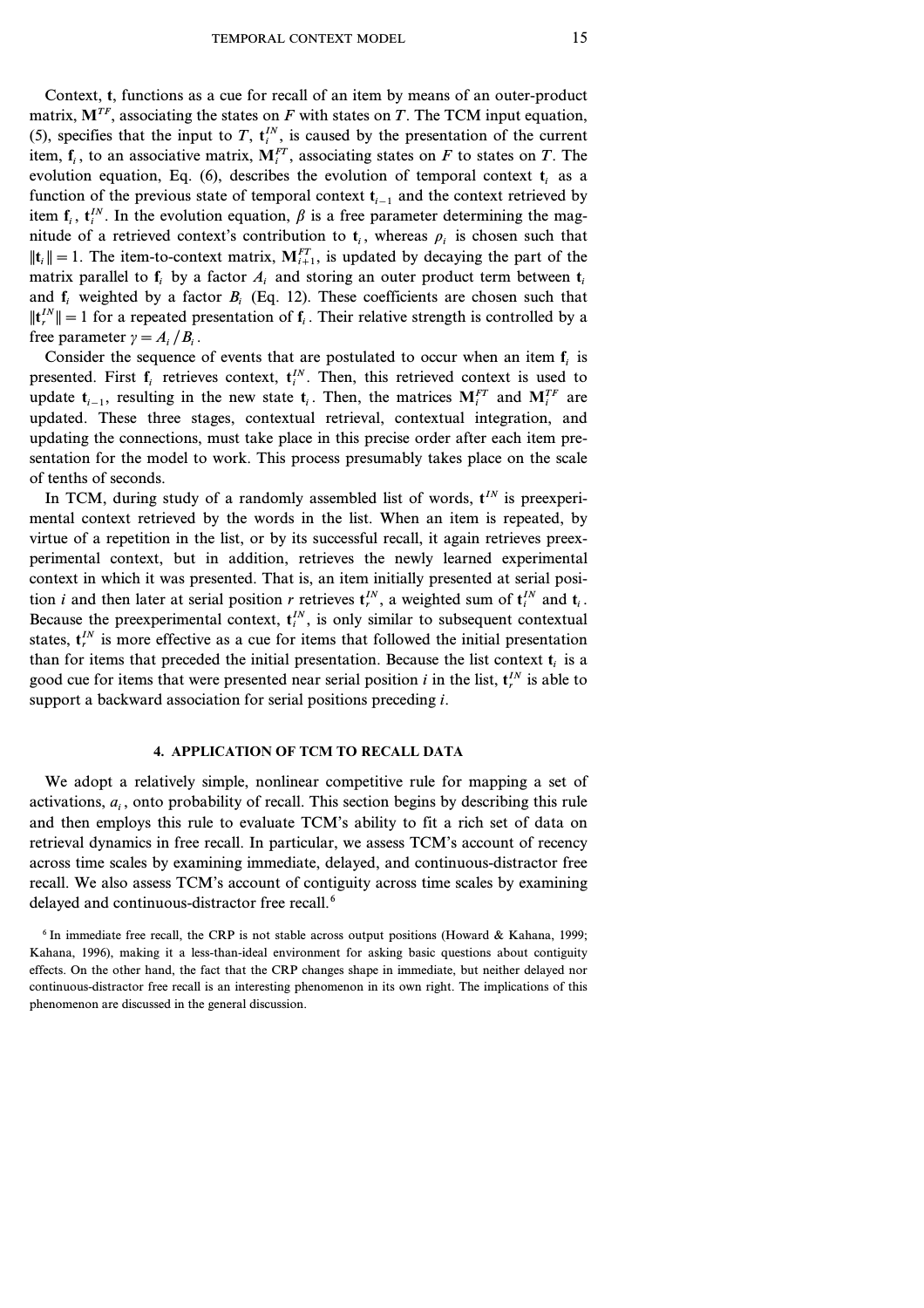Our rule for mapping the activations onto probability of recall is a variant on several well-known models of stimulus classification and category learning (Nosofsky, 1986, 1987; Shepard, 1987). Given a contextual cue, a specific state **t**, many items in semantic memory,  $f_i$ , are activated, each by some amount  $a_i$ . Given some contextual cue **t**, the vector  $f^{IN}$  is defined as  $f^{IN} \equiv M^{TF}t$  and the activation of item  $f_i$  is defined as  $a_i \equiv f_i \cdot f^{IN}$ . This input to *F* is ambiguous—it is more or less similar to many items but identical to none. A reasonable assumption is that subjects are more likely to respond with items  $f_i$  that are close to  $f^{I N}$ . Using the (Euclidean) distance from  $f^{IN}$  to a given item  $f_i$  we can write

$$
P(\mathbf{f}_i \mid \mathbf{f}^{IN}) = \frac{\exp\left(-\frac{1}{\tau} \|\mathbf{f}^{IN} - \mathbf{f}_i\|^2\right)}{\sum_j \exp\left(-\frac{1}{\tau} \|\mathbf{f}^{IN} - \mathbf{f}_j\|^2\right)}.
$$
 (13)

This equation introduces a new free parameter  $\tau$ , which controls the sensitivity of  $P_i$  to differences in the distances. Assuming, as we have all along, that the item representations  $f_i$  are orthonormal, Eq. (13) simplifies to

$$
P(\mathbf{f}_i | \mathbf{f}^{IN}) = \frac{\exp\left(\frac{2a_i}{\tau}\right)}{\sum_j \exp\left(\frac{2a_j}{\tau}\right)}.
$$
\n(14)

A key question involves over what range to extend the sum in Eq. (14). On the one hand, subjects tend to recall items from the current list predominantly. We could restrict the sum to the current list by assuming that  $M^{TF}$  is cleared at the beginning of each list. This is a common assumption in distributed memory models (Murdock & Kahana, 1993). Alternatively, we could assume that subjects use a fixed list context as a retrieval cue (e.g., Raaijmakers  $\&$  Shiffrin, 1980), where the contexts for different lists are orthogonal. Both of these approaches are poor approximations, at best, to what subjects really do. Subjects sometimes recall items from prior lists, as intrusions, and tend to do so more from recent lists than from distant ones. Subjects can also directly recall items from prior lists (Shiffrin, 1970a). In this paper we allow the sum in Eq. (14) to extend only over the current list, while acknowledging the limitations of this approach.

#### **4.1. Free Recall**

The serial position curve in free recall is largely characterized by two processes. The probability of first recall measures where subjects begin recall—a serial position curve for the first item subjects produce. The probability of first recall provides an index of the end-of-list recency effect. After the first recall, subjects tend to make transitions to nearby serial positions. This tendency, called the lag-recency effect, is measured with the CRP as a function of lag (the difference in serial positions of the word recalled at output position *i+1* and output position *i*).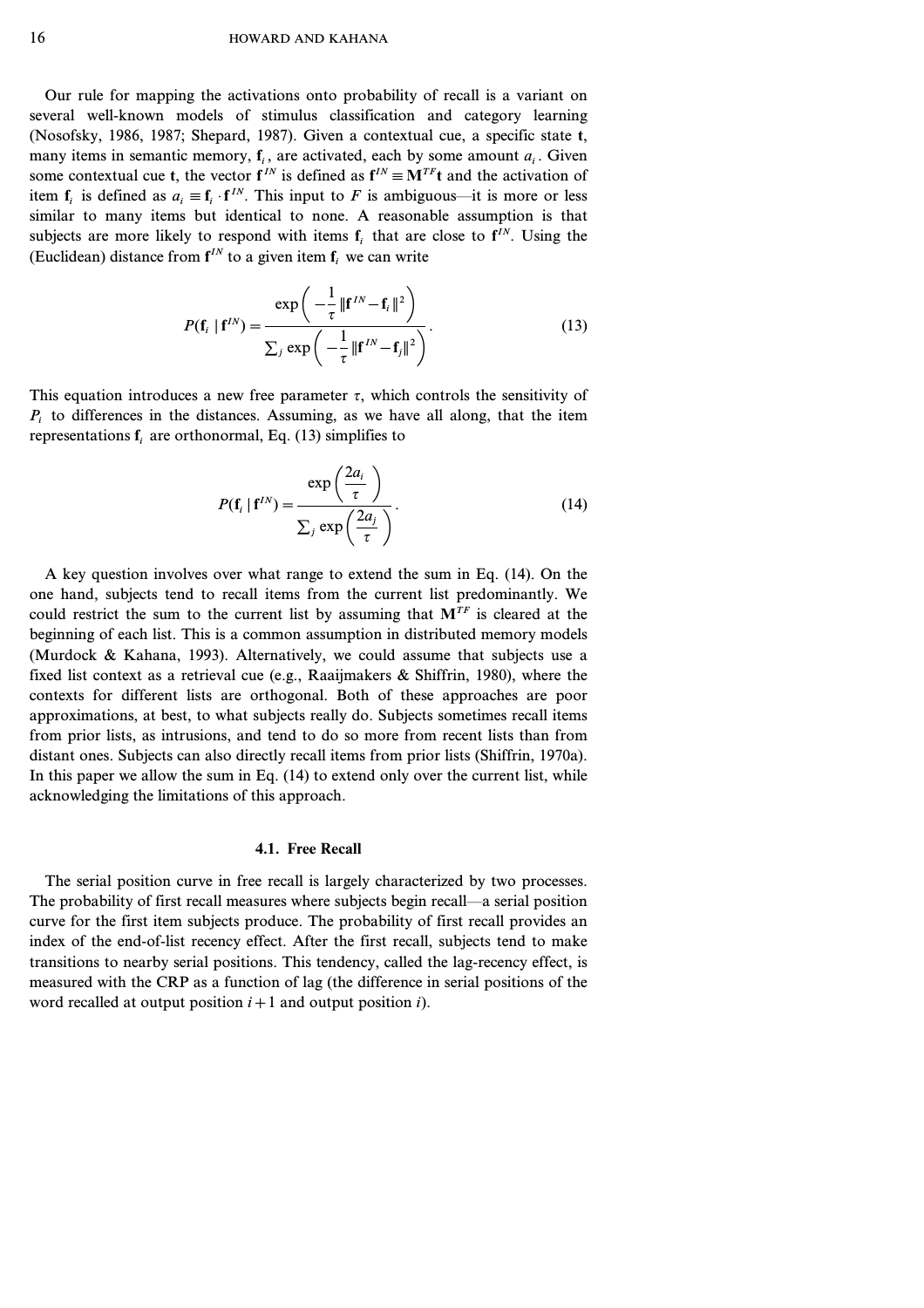We hypothesize that in free recall subjects use the current state of **t** to probe memory and that **t** evolves according to TCM. End-of-list recency (as measured by the probability of first recall) is a result of cueing with the state of context at the time of test. The lag-recency effect (as measured by the CRP) is a consequence of context retrieved by recalled items. We evaluate this hypothesis by applying the model to data on the end-of-list and lag-recency effects in free recall. Although they were fit simultaneously, these two sets of results will be presented separately in the following sections. Before starting on the end-of-list recency effect, we note some considerations common to all the modeling in this paper.

### *4.1.1. Summary of Model Parameters*

TCM has two free parameters:  $\beta$ , which controls the proportion of retrieved context used in updating the current state of context, and  $\gamma$ , which controls the degree of asymmetry seen in the CRP. For the purposes of the current simulations, *c* was fixed at 1, implying an equal weighting of newly learned and preexperimental context. The mapping onto probability of recall contributes an additional free parameter,  $\tau$ . In addition, we allowed *d*, the effective length of the distractor intervals in delayed and continuous-distractor free recall, to vary freely.

The freedom to make *d* different from the actual amount of clock time constituting the delay interval is a consequence of the causality of TCM and the constraint that  $\mathbf{t}_i$  remain normalized. That is, because  $\rho_i$  depends on the similarity of  $\mathbf{t}_i^{\text{IN}}$  to  $t_{i-1}$ , the rate of change of context is a causal consequence of the items presented.<sup>7</sup> We assume that one of the properties of arithmetic distractor problems is that they are relatively similar to each other. As a consequence, they will retrieve similar contextual states and cause less drift than an equivalent duration of list items.

The other variables,  $\rho_i$ ,  $A_i$ , and  $B_i$ , are neither free parameters nor fixed parameters. According to TCM, their value is determined at each item presentation to ensure satisfaction of normalization constraints.

#### *4.1.2. Experimental Data*

To assess TCM's ability to describe recency effects in free recall across time scales, we fit TCM to data from the immediate condition of Experiment 1 and the delayed and continuous-distractor conditions of Experiment 2 of Howard and Kahana (1999). The end-of-list recency effect was measured using the probability of first recall. The lag-recency effect was measured using the CRP as a function of lag at the first output position.

<sup>7</sup> This property also predicts that recency should not be affected by an unfilled retention interval. When no item is presented,  $f_i = 0$ , then  $f_i^N = 0$  and  $\rho_i = 1$ . This prediction is consistent with findings from both free recall and short-term paired associate learning (Baddeley & Hitch, 1977; Murdock, 1963). Furthermore, the amount of information given during a delay period, rather than the time *per se*, should be the key factor affecting the recency effect, as was found by Glanzer, Gianutsos, and Dubin (1969).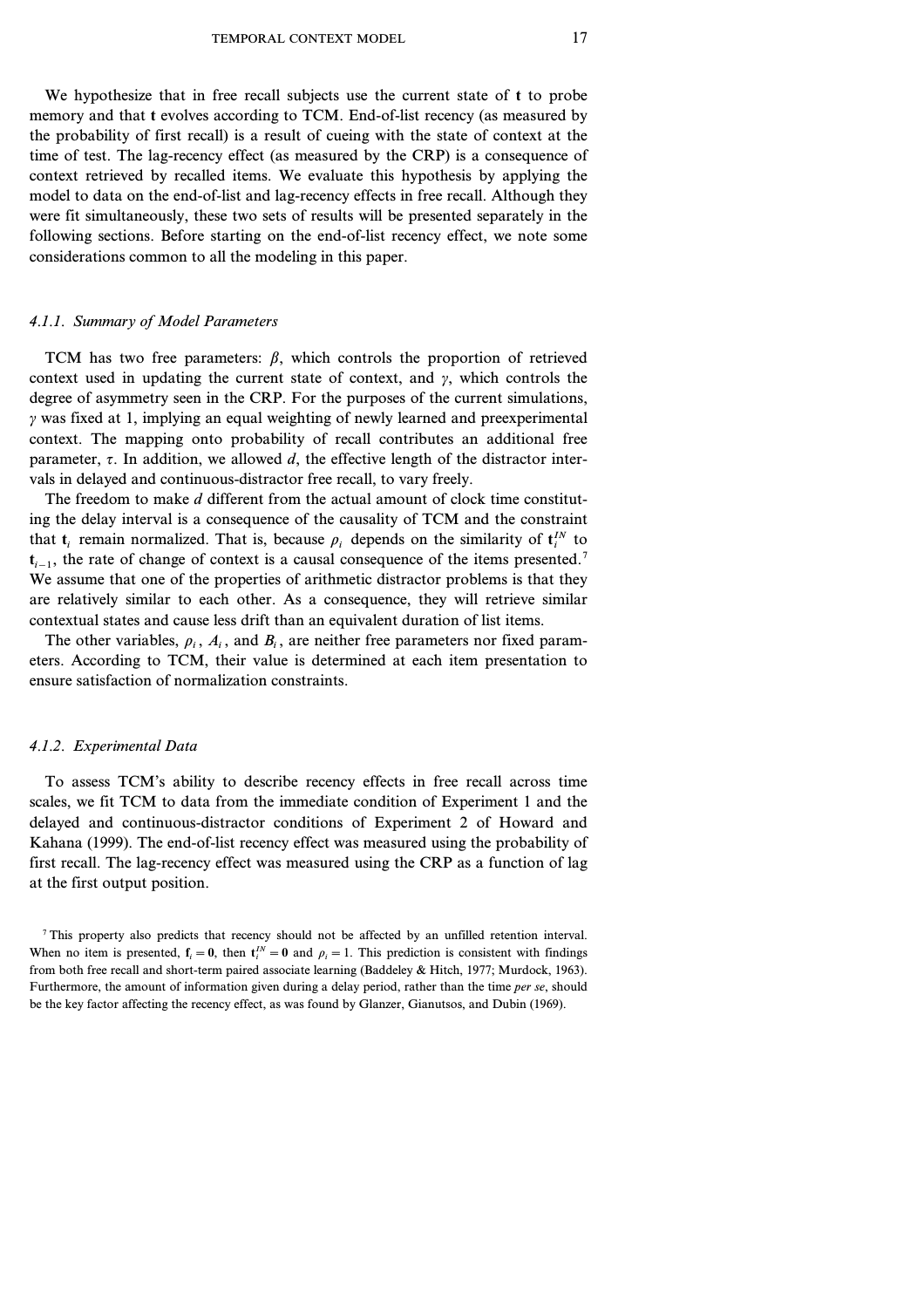Howard and Kahana (1999) used a semantic orienting task in an effort to minimize rehearsal in two free recall experiments.<sup>8</sup> In both experiments, subjects studied lists of 12 items, randomly sampled from the Toronto Noun Pool (Friendly, Franklin, Hoffman, & Rubin, 1982), presented at a fast rate (1 s in Experiment 1, 1.2 s in Experiment 2). The orienting task was a judgment of concreteness to which subjects responded with a button press. Sixteen seconds of self-paced true–false arithmetic distractor intervened between the study ofthe last item and the free recall test in all the conditions of Experiment 2. In the continuous-distractor data for the fits here, an additional 16 s of arithmetic distractor intervened between presentation of each list item. Subjects were paid a bonus based on their performance on the orienting and distractor tasks.

# *4.1.3. Recency: The End-of-List Recency Effect in Free Recall*

To make model predictions for the probability of first recall we calculate a set of activations for the list items given the state of context at the time of test. The longterm recency effect is predicted because of the joint use of a temporally sensitive mechanism that is sensitive to changes over a long time scale and a competitive rule for mapping activations onto probability of recall.

*Modeling.* We used the simplex method (Nelder & Mead, 1965) minimizing a variance-adjusted root-mean-squared deviation to generate parameter values. We allowed  $\beta$  and  $\tau$  to vary. The parameter  $\gamma$ , which controls the magnitude of the asymmetry in the CRP, was set to one, implying an equal contribution of  $\mathbf{t}^{IN}_{i}$ and **t***<sup>i</sup>* in Eq. (8). The effective length of the distractor intervals, *d*, in delayed and continuous-distractor free recall was allowed to vary.

We used 3000 simulated trials for each set of parameter values. Model predictions were derived by running the experimental analysis software on the simulated data.

*Results and discussion.* Figure 7 shows that TCM nicely captures the basic pattern of end-of-list recency across time scales. The best-fitting value of  $\beta$  was *0.402.* The best-fitting value of  $\tau$  was 0.247. The best-fitting value of *d* was 7.24. Because the model has no mechanism to generate primacy, it fails to capture the small one-position primacy effect in the data. For the immediate condition,  $\chi^2(8) = 26.9$ . A large portion (8.4) of this deviation was accounted for by the first serial position. For the delayed condition,  $\chi^2(8) = 57.7$ . Again, the most deviant point (*18.3*) was the first serial position. For the continuous-distractor condition,  $\chi^2(8) = 37.3$ .

Although the fits were not numerically spectacular, they were acceptable given the simplicity of the model. The prediction of the long-term recency effect is a zero parameter prediction of the model. That is, for every choice of parameters  $0 < \beta < 1$ ,  $0 < \tau < \infty$ , there is a greater recency effect for continuous-distractor compared to delayed free recall.

<sup>8</sup> The raw data from these (and other) experiments can be downloaded from http://fechner.ccs. brandeis.edu/Experiments/archive.html.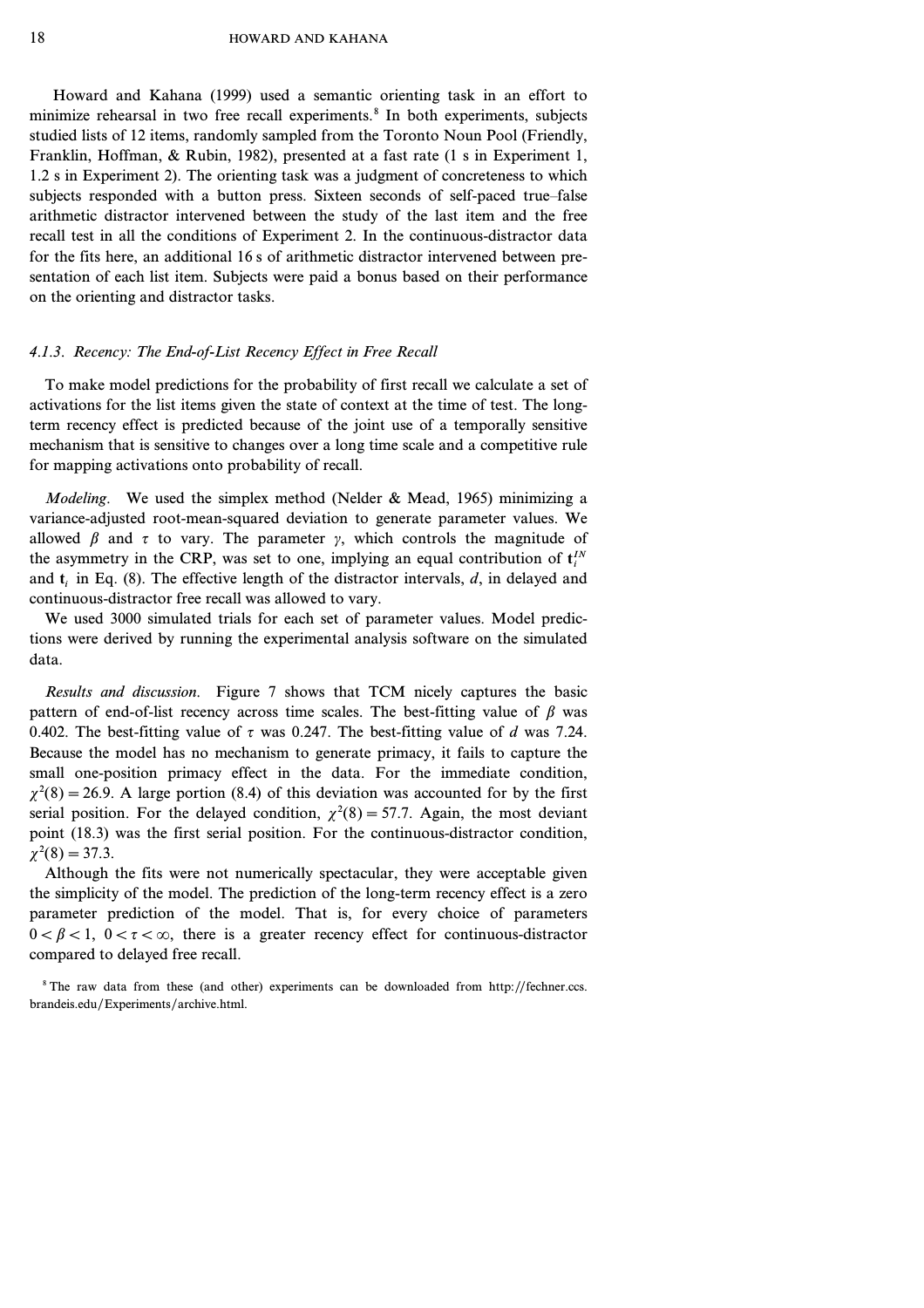

**FIG. 7.** The end-of-list recency effect in free recall. This figure shows TCM's fit to the probability of first recall in immediate, delayed, and continuous-distractor free recall. The data are from Howard and Kahana (1999). Because **t** is a temporally sensitive construct, and the retrieval rule is competitive and nonlinear, TCM predicts the pattern of recency effects across conditions. Throughout this paper, error bars on the data are 95% confidence intervals calculated with the method of Loftus and Masson (1994) for within-subjects designs.

# *4.1.4. Contiguity: The Lag-Recency Effect*

TCM predicts the lag-recency effect because contextual drift is driven by contextual retrieval; *i.e.*, because  $t_i^N$  is a causal consequence of the presentation of item *i*, repetition of that item at a later time causes some reinstatement of the context present at time *i*, thus mediating an associative effect. Because this retrieved component is similar to the context associated with items from nearby list positions, a lag-recency effect is predicted. The relative strength of the activation of nearby items will be approximately equal in delayed and continuous-distractor free recall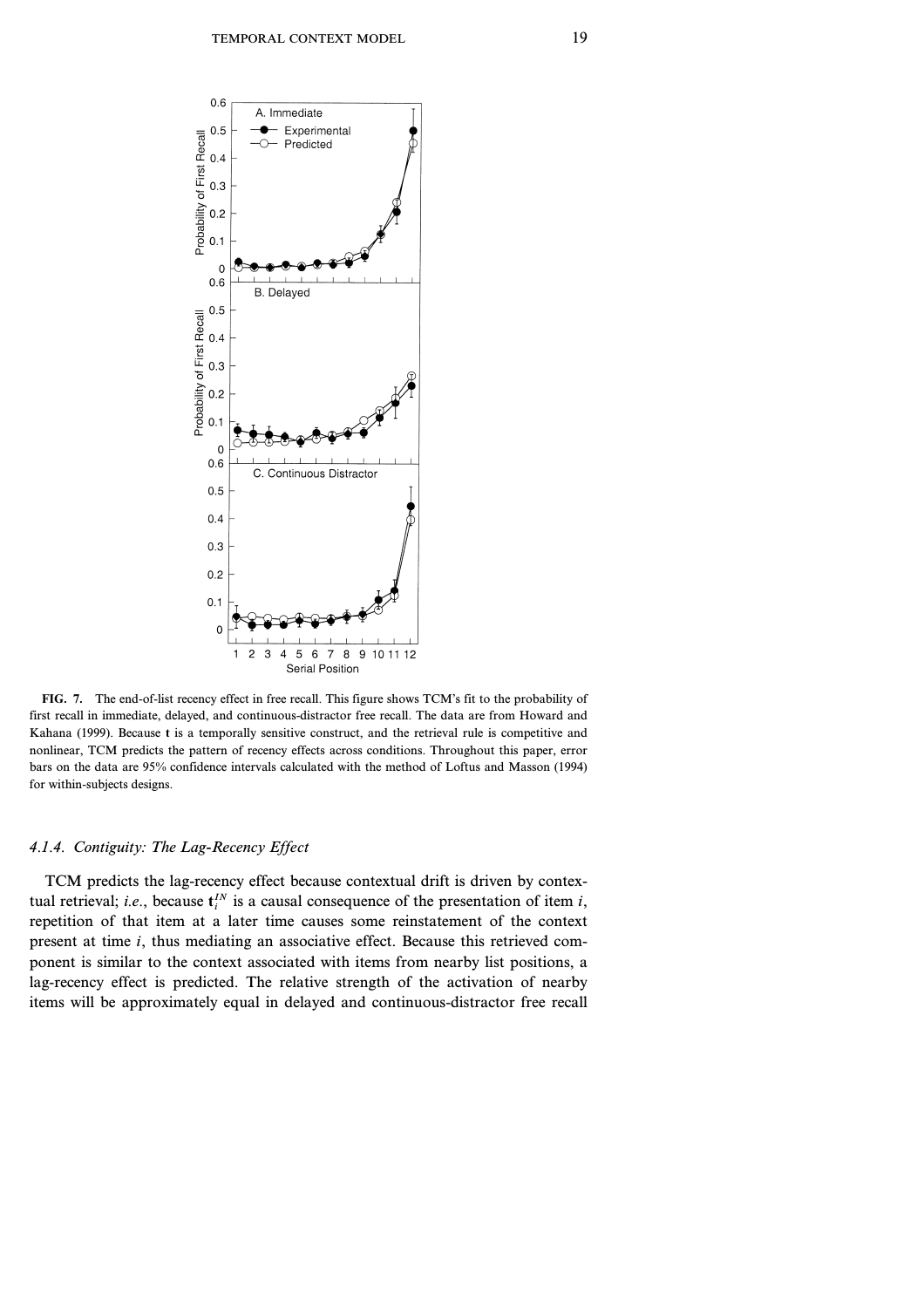

**FIG. 8.** The long-term lag-recency effect. Experimental points are the CRP from the first output position from the delayed and longest-IPI conditions of Howard and Kahana (1999). The model uses the same parameter values used to generate Fig. 7. The error bars on the data are 95% confidence intervals calculated with the Loftus and Masson (1994) method for within-subjects variables.

because the relative spacing of the items within the list is the same. The mapping onto probability of recall supplies a competitive retrieval rule, so the long-term lag-recency effect is also predicted.

*Modeling.* We fit TCM to the CRP from the first output position of the delayed and the longest continuous-distractor condition of Experiment 2 of Howard and Kahana (1999). These fits were done simultaneously with those shown in Fig. 7.

*Results and discussion.* The results are shown in Fig. 8. The fits capture the existence of a lag-recency effect and the asymmetry in delayed and continuous-distractor free recall. The forward direction of the CRP in the delayed condition was the least well fit by the model,  $\chi^2(5) = 103$ . The forward direction of the CRP for continuous-distractor free recall was best fit by the model  $\chi^2(5) = 5.46$ . Although not numerically spectacular, the fits illustrate that TCM simultaneously predicts asymmetry in the lag-recency effect, the persistence of the lag-recency effect with inclusion of an interitem delay, and the persistence of the asymmetry with the inclusion of the delay.

#### **5. GENERAL DISCUSSION**

At one level, verbal theories of episodic memory performance have defined episodic memory as the type of memory for an item appearing in a specific context,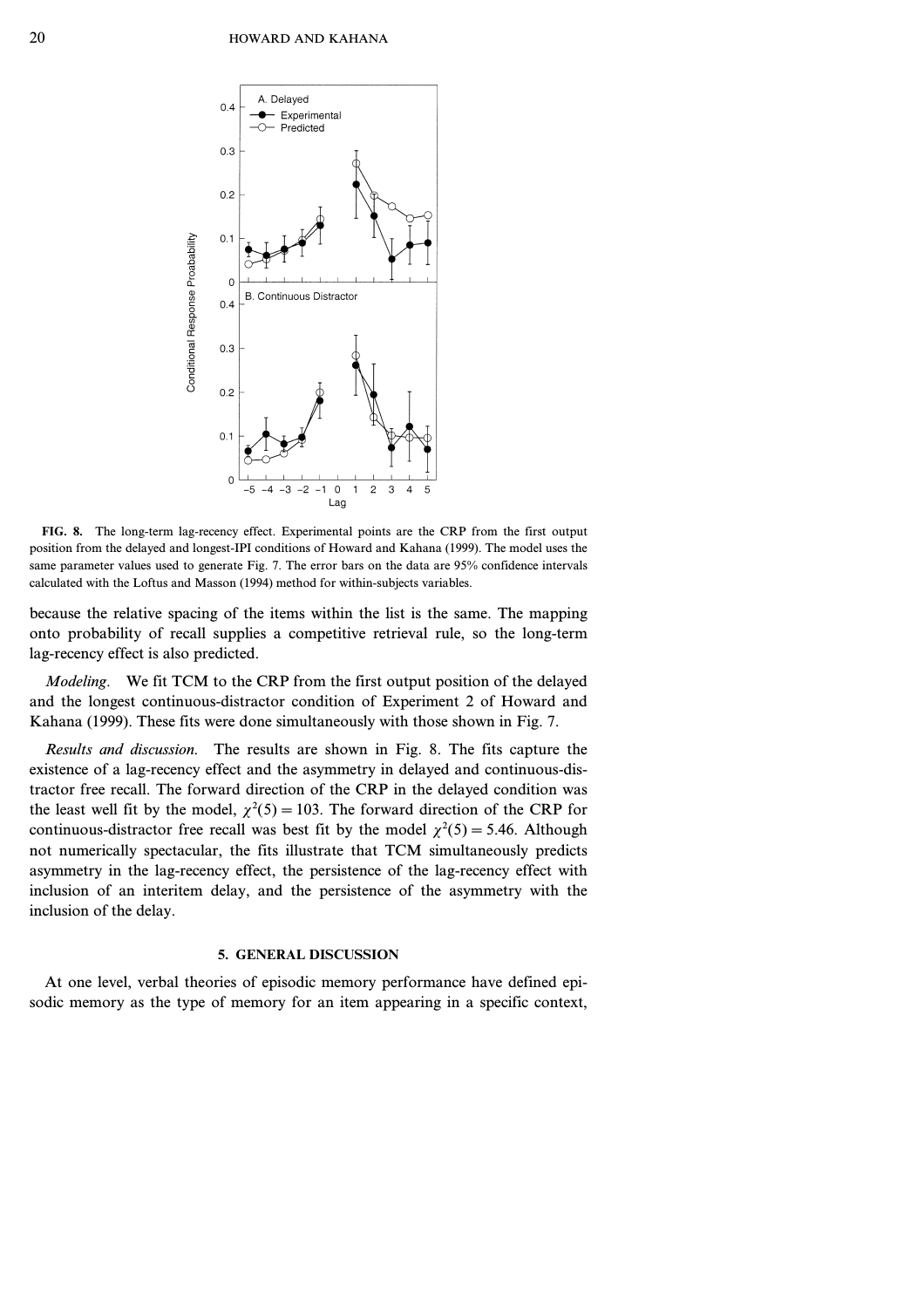with a sometimes vague and flexible definition of context. More quantitative models of episodic memory performance have relied heavily on associations between items and list context (Chappell & Humphreys, 1994; Gillund & Shiffrin, 1984; Raaijmakers & Shiffrin, 1980). To introduce long-term forgetting, several models (Mensink & Raaijmakers, 1988; Shiffrin & Steyvers, 1997) have used randomly varying context. Despite its importance in episodic memory, the definition and mechanisms of context have rarely been studied. This paper introduces a wellspecified and falsifiable model of temporal context. This model describes recency and contiguity effects across time scales in a concise and elegant way and provides a completely novel explanation for the associative asymmetry so commonly observed in free and serial recall.

# **5.1. TCM: Model Summary**

TCM consists of five basic components:

1. A space *F* corresponding to semantic memory. Specific states on *F*, **f***<sup>i</sup>* correspond to item representations.

2. A space *T*. Specific states on *T*, **t***<sup>i</sup>* correspond to specific states of context.

3. A matrix  $M^{TF}$  connecting *T* to *F*, enabling a state of context to serve as a cue for recall of items. This matrix stores simple Hebbian outer-product terms. We assume in this paper that  $M^{TF}$  is reset at the beginning of each experiment.

4. A matrix  $M^{FT}$  connecting F to T. This matrix enables presentation of an item **f**<sub>*i*</sub> to retrieve prior states of context that were obtained when that item was presented. This matrix uses item-specific unlearning to ensure that the magnitude of the retrieved context vector does not grow without bound as the item is repeated many times.

5. The evolution equation that allows **t***<sup>i</sup>* to change gradually. In TCM, the input to the path integrator is retrieved context. When an item is repeated, it retrieves both preexperimental context, favoring forward recalls, and newly learned context, which serves as a symmetric cue.

We applied TCM, coupled with a simple rule for mapping item activations onto probability of recall, to data on recency and contiguity effects in free recall. In this application we assumed that the current state on  $T$  is always the cue for recall of an item on *F*. (1) Because **t***<sup>i</sup>* drifts gradually when a list of random words is presented, TCM predicts a recency effect (Fig. 7). (2) Because our mapping onto probability of recall is competitive, the long-term recency effect is predicted (Fig. 7). (3) Because repetition of an item retrieves context, and context changes gradually, a lag-recency effect is predicted.

TCM describes the asymmetry seen in the lag-recency effect without additional assumptions. Both preexperimental and newly learned contextual states contribute to the contextual cue used in TCM. Preexperimental context is incorporated into subsequent, but not previous, contextual states. The reinstatement of preexperimental context results in an advantage for subsequent items—a forward recall advantage. Newly learned experimental context is equally similar to preceding and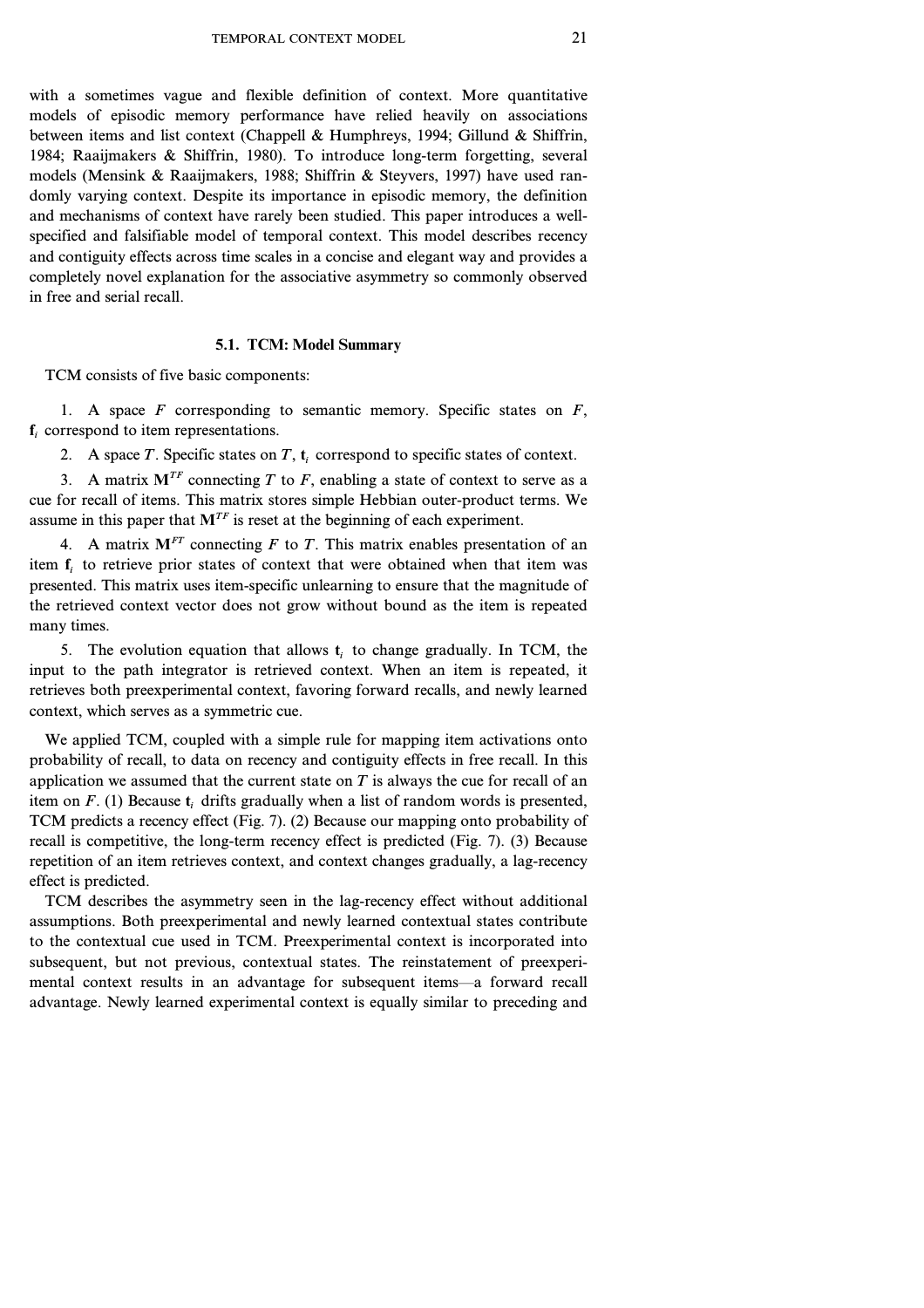subsequent contextual states. The reinstatement of newly learned experimental context provides an advantage for nearby versus remote recalls in the backward direction. The net result of these two factors is an asymmetric, temporally graded lag-recency effect (Fig. 8).

## **5.2. Alternative Accounts of Recency and Contiguity**

TCM describes recency and contiguity across time scales with a single mechanism. This is not the first attempt at such a unified description of recency and contiguity. The SAM model (Raaijmakers & Shiffrin, 1980) explains immediate recency as a consequence of buffer occupancy. Short-term store is also held to be the locus for the formation of new, episodically formed associations. Positional models<sup>9</sup> (Brown et al., 2000; Johnson, 1991; Lee & Estes, 1977, 1981; Nairne et al., 1997; Neath & Crowder, 1990) can also be used to explain both recency and contiguity. For instance, distinctiveness models (e.g., Glenberg & Swanson, 1986; Neath & Crowder, 1990) assume that recency is a consequence of a decision based on a comparison of memory for items along a temporal dimension. Positional models can also be used to drive associative effects. Because nearby items will tend to have similar positional (or temporal) representations, search along a positional (or temporal) dimension could drive associative effects in the absence of any causal relationship between one recall and the next. This section discusses TCM *vis-a-vis* these other approaches.

# *5.2.1. Short- and Long-Term Stores*

In memory research, short-term store (STS) has been closely tied to the empirical reality of rehearsal. There is little doubt that some concept of a STS must be retained. In some applications, e.g., perception of a compound object or simultaneous perception of multiple objects, some notion of short-term memory is absolutely indispensable. Similarly, the central point of Atkinson and Shiffrin (1968)—that voluntary control processes have a great effect on memory—is as true today as it was 30 years ago. By the same token, our analyses argue that recency and contiguity reflect basic memory processes that probably do not depend on short-term store. This of course does not preclude an influence of STS (or something very much like it) on recency or formation of associations in situations where active maintenance of information takes place.

<sup>9</sup> The definition of positional model used here is considerably more broad than that typically used. The models referred to here all share the property that memory search is accomplished *via* associating items to some construct with some inherent structure that is independent of the items. Whether this construct is the pegboard often used as an analogy in traditional positional models, a temporal dimension, as used in the distinctiveness models, or the state of a set of coupled oscillators, all these models can give rise to associative effects without any actual causality between one recall and another. This broad definition serves to contrast these models with traditional notions of association, as well as the approach to association offered by TCM. In this context, TCM can be seen as a hybrid of traditional and positional approaches to associative effects—associations are mediated by a construct that can have a temporal metric, but this construct, and its mediating effects, are a causal consequence of the specific items and the act of recalling them.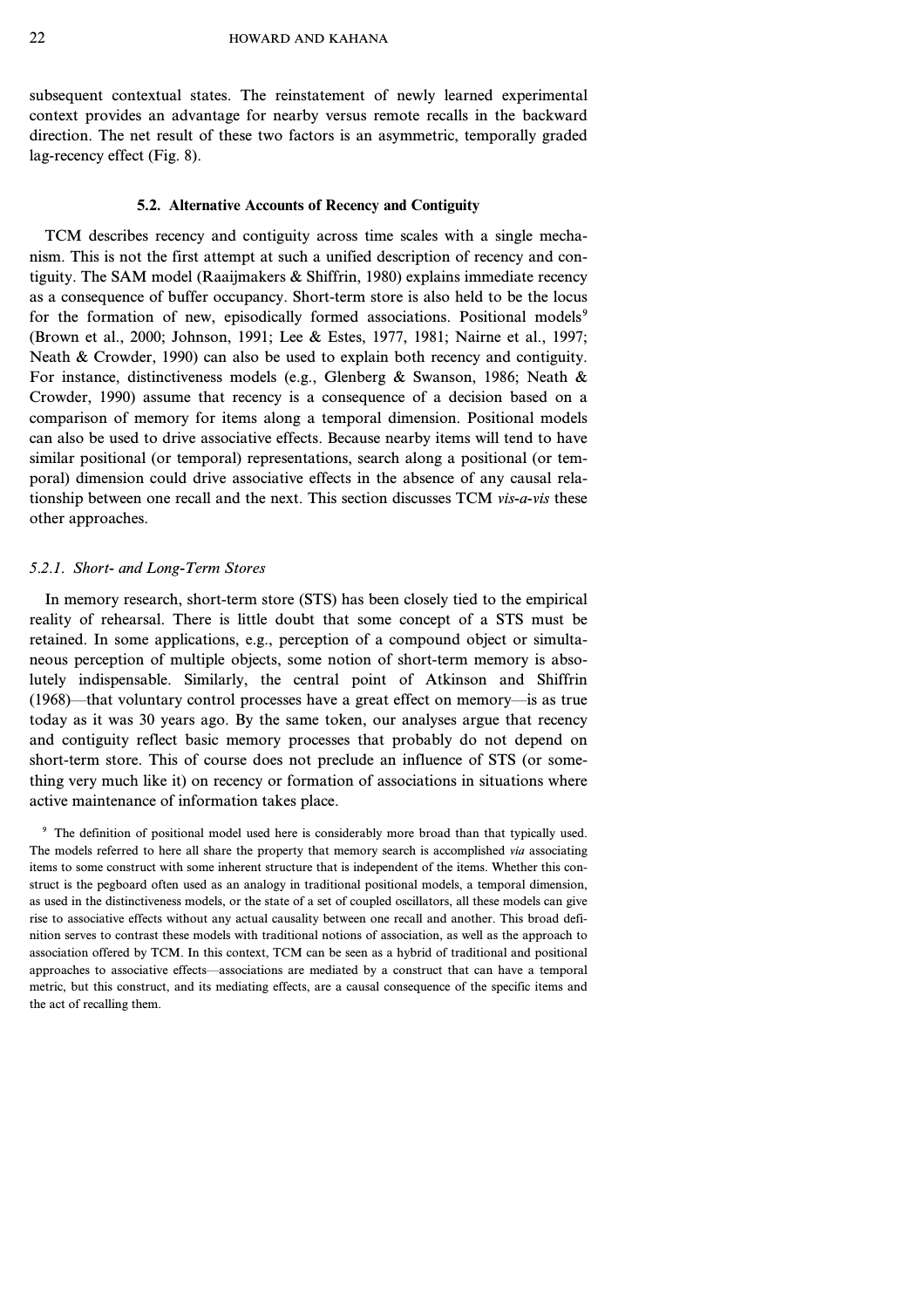Many of the properties of STS are captured by the context vector  $t_i$ . Like STS,  $t_i$ contains prior items—in this case, the  $t_{j \lt i}^{IN}$ . Like STS,  $t_i$  is temporally sensitive more recent items are more likely to remain in STS and more strongly activated by  $t_i$ . Like STS,  $t_i$  changes as a result of the input of new information, rather than the passage of time *per se*. Also like STS,  $t_i$  exhibits sequential dependencies. The effect of a repeated item on STS depends on whether that item is currently in the buffer. This is more or less likely depending on the recency of the item (and the number of unique stimuli to be remembered in an experiment; Atkinson & Shiffrin, 1968). Similarly, the effect of a repeated item on  $t_i$  depends on how recently it was presented.

One could argue that a real strength of  $TCM$  is that  $t_i$  mimics STS over the short term. Insofar as this is true, STS is *like* a limiting case of the behavior of  $t_i$ . The important difference has to do with the behavior of **t***<sup>i</sup>* over the long term. Rather than being replaced from a buffer in an all-or-none fashion, contextual states just contribute less and less to the contextual cue. Although the probability of an item being in STS may fall off over time exponentially over any duration one might like to consider,<sup>10</sup> just like  $t_i \cdot t_j$ , buffer occupancy cannot be used to generate recency effects over the long term. The reason is that on the occasions on which the item is not in STS, there is no benefit whatsoever for the item. In contrast,  $\mathbf{t}_i \cdot \mathbf{t}_i$ , although it may also have a small value, is reliable from trial to trial. As a result, it can be used to support recency effects over long periods of time.

#### *5.2.2. Positional Coding: Why Not a Clock?*

Another concept that has been used to explain contiguity effects is positional coding (see footnote 9). Although most frequently associated with serial recall, positional codes have also been used to explain free recall. The distinctiveness models (Nairne et al., 1997; Neath & Crowder, 1990), proposed to explain the longterm recency effect in free recall, can be seen as using a (relative) positional code. Although these models are mute as to the existence of contiguity effects in free recall, contiguity effects can be modeled with a positional code. Indeed, positional codes have been used to explain confusion gradients (Brown et al., 2000; Burgess  $\&$ Hitch, 1999; Estes, 1972; Henson, 1998; Lee & Estes, 1977, 1981). Search through sequential positions could be used to mimic associative effects. The critical distinction between TCM and models of this class is the direct causality between item presentation and associative effects in TCM and the lack of direct causality between these two in positional models.

Recently, positional codes have been reformulated as a kind of replicable random context model. For instance, in the Burgess and Hitch (1992, 1999) model, contiguity effects are driven by a context-timing signal. This signal, a vector, changes slowly from time-step to time-step, much like the random context models (Estes, 1955; Mensink & Raaijmakers, 1988). The context-timing signal differs from

<sup>&</sup>lt;sup>10</sup> The probability that an item remains in the buffer is exponential if incoming items are equally likely to displace any of the items in STS. The exact form depends on the rule used for displacing items from the buffer.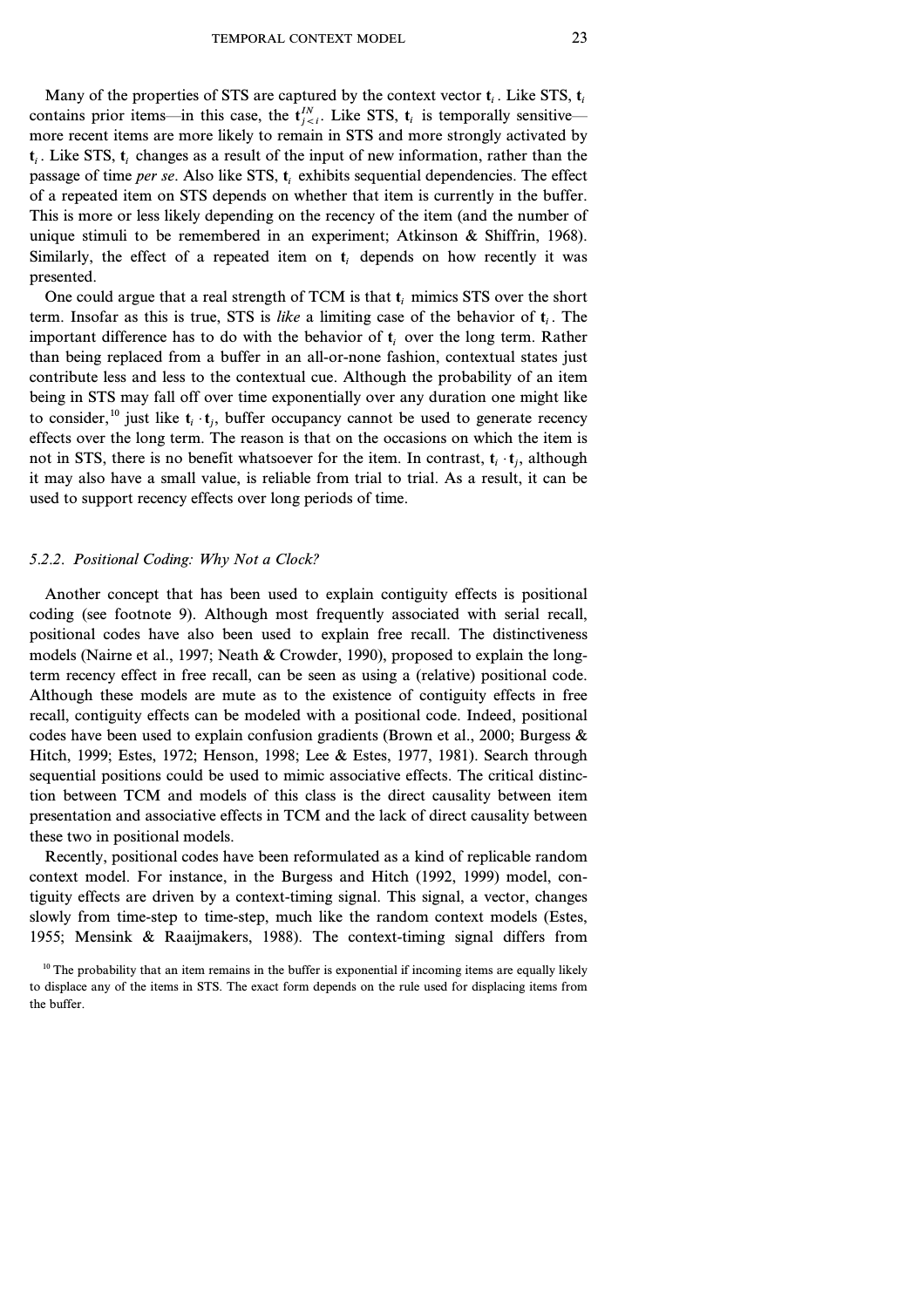random context in that it is assumed to pass through the same sequence of states at test that it did during study, much like a clock that has been wound back to a starting point. As a consequence, items are recalled in approximately the sequence in which they were studied. Items recalled out of sequence are likely to be recalled near to their correct location, leading to error gradients. The OSCAR model (Brown et al., 2000) describes a context-timing signal constructed from the states of oscillators with different frequencies.

Although TCM and the clock-context models share some features and some terminology, they are very different in both conception and implementation and can be distinguished experimentally, as we will now discuss.

*Retrieved context.* In TCM, we make extensive use of the term "retrieved context.'' By this term we refer to a well-specified process of contextual retrieval mediated by an item-to-context matrix. The clock-context models use closely related terms such as ''contextual reinstatement.'' In the clock-context models this means "resetting of the context vector to the state it occupied at the beginning of list presentation.'' The mechanism for such reinstatement is left unspecified. However, after the context is reset to a given state, it is assumed to evolve through the same set of states that it did during study. Although OSCAR includes an itemto-context matrix, this could not be used for contextual reinstatement, as the context vector is derived from a set of oscillators, which must be reset.

*Context effects.* The clock-context models are careful to emphasize that the evolution of the context-timing signal is independent of the items being presented, or recalled.<sup>11</sup> In contrast, in TCM context is driven by particular items retrieving context. These differing conceptions of context lead to different predictions.

TCM predicts context effects (e.g., Falkenberg, 1972), whereas a model that relies solely on a clock-signal cannot. That is, if we precede a TBR stimulus with some event, say a specific distractor task, then memory for that stimulus will be better after a delay if we repeat that distractor task.

Ifa clock-context signal is taken to be the sole cue for recall, then any data that imply a causal connection between one recall and another cannot be accounted for by such a model. This has been taken by many authors as a strength of these models, in that it allows them to account for experiments in which serial recall of a list that includes phonologically confusable elements does not result in increased errors for the intervening items (Henson, Norris, Page, & Baddeley, 1996). This experiment used written recall, so it is not entirely clear that the order in which the responses appear from top to bottom on the page corresponds exactly to the order in which they were actually recalled. Even granting the conclusion of that particular experiment, it remains to be seen whether the result generalizes to sources of error other than phonological similarity (e.g., semantic similarity, episodically induced associations). Given that models that assume no causal relationship between one

<sup>&</sup>lt;sup>11</sup> Except of course for the assumptions that grouped presentation recruits oscillators with a specific frequency (leading to hierarchical effects) and that the beginning of a list somehow marks that contextual state as reinstatable.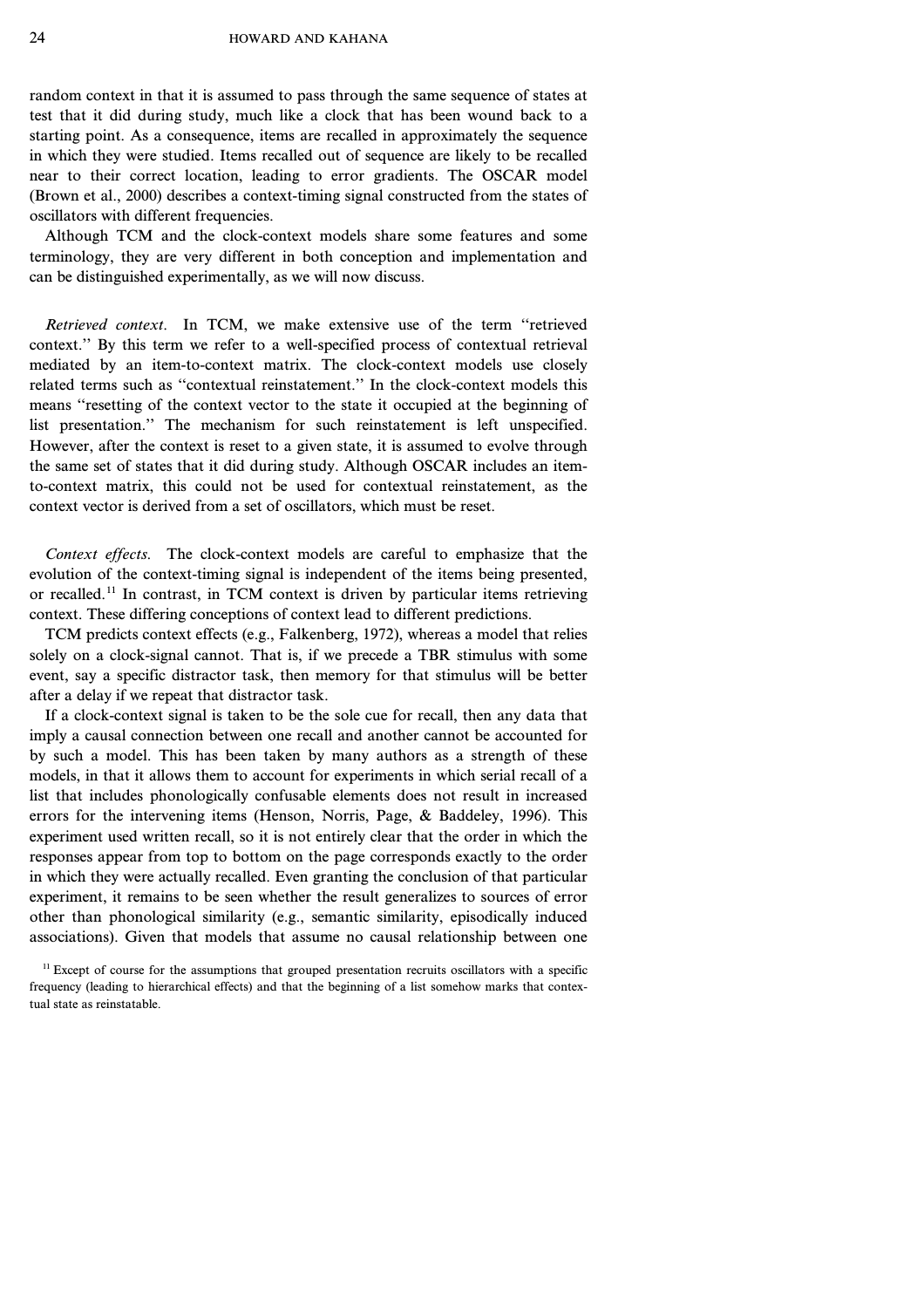recall and the next in serial recall have not been applied to results that certainly seem to suggest there is such a relationship (e.g., Chance & Kahana, 1997), the burden of proof should remain squarely on those who wish to claim that chaining models (defined as those that maintain a causal relationship between one recall and the next) are dead. Furthermore, leaving aside the issue of serial recall, there is a great deal of evidence from free recall that suggests that there is a causal relationship between one recall and the next.

# **5.3. TCM Is Not a Free Recall Model**

TCM is a model that prescribes a set of rules for how a distributed episodic representation should change from moment to moment. The way that this representation changes enables it to describe recency effects and associative effects in a way that can persist across time scales. The availability of data on recency and contiguity across time scales in free recall varies. We used these data to constrain TCM and to test its key assumptions. We did not, however, develop a full-fledged model of free recall. This is an ambitious project that will involve tackling a number of other important aspects of memory function not yet addressed by TCM. The purpose of this section is to discuss the additional factors needed to build a complete model of free recall that uses TCM as its associative engine.

#### *5.3.1. Immediate Recall*

As shown in Fig. 7, TCM does a good job at describing the recency effect in immediate free recall as manifest in the probability of first recall. However, it fails to quantitatively describe a phenomenon observed in immediate recall at subsequent output positions: in immediate, but in neither delayed nor continuousdistractor free recall, the CRP changes shape with output position. Specifically, at early output positions, the CRP is steeply peaked in immediate free recall. As output continues, the CRP becomes less pronounced, asymptoting at a level consistent with that seen in delayed recall (Howard & Kahana, 1999; Kahana, 1996).

Kahana (1996) showed that the change in the CRP with output position is perfectly consistent with retrieval from short-term store to initiate immediate recall. Although the effect of output position on the CRP in immediate free recall does not necessarily require short-term store, we think it does requires a model of semantic retrieval significantly more complex than the simple activation-choice rule used here.

The traditional view of immediate recency would be that multiple item representations are active in semantic memory at the time of test. Because these representations all tend to come from the end of the list, there is an enhanced lag-recency effect while the active representations are recalled. If the recency effect in immediate free recall was indeed always fueled by active item representations in short-term memory, it would seriously undermine the view of immediate recency presented in this paper: that the recency effects in immediate and delayed recall share a common source. No one would argue that there are not major differences between immediate recall and delayed recall. In addition to the change of the CRP with output position, there are also big differences in the latencies observed in continuous-distractor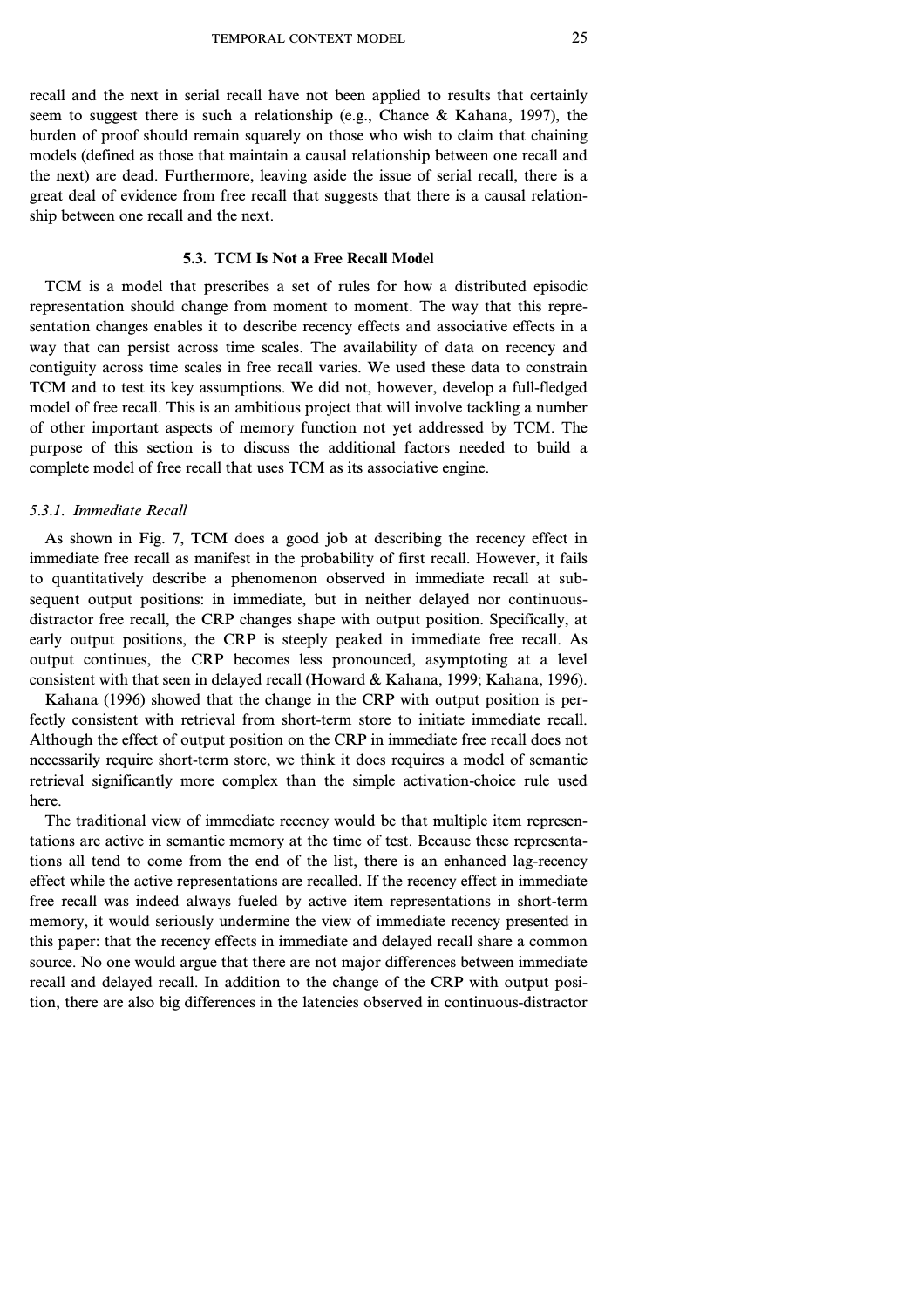versus immediate recall: latencies in continuous-distractor free recall are much more comparable to latencies in delayed than immediate free recall.<sup>12</sup>

These incontrovertable differences between immediate recency and long-term recency are not necessarily inconsistent with the idea that the recency effect in immediate and continuous-distractor free recall are a consequence of cueing with end-of-list context. Within TCM there is indeed a difference between the contextual cue in immediate and delayed recall that could be utilized to drive the effect on the CRP in immediate recall. Although the relative activation of the items in the list is comparable in immediate and continuous-distractor free recall, the absolute activation of the items in immediate recall is much higher than in delayed recall. Perhaps retrieval from semantic memory could exploit this difference in magnitude to drive the effect of output position. This would require multiple retrievals taking place in semantic memory in response to the initial (contextual) recall cue in immediate, but not delayed recall. Potentially, the difference in the absolute levels of activation could also manifest as faster recall latencies in immediate recall.

There is a rather subtle distinction between this position and the position a proponent of STS in immediate recency might take. The traditional view of immediate recency is that there are multiple active states in semantic memory at the time of test that drive the recency effect. There is little question that this is possible under at least some circumstances. We are arguing that, at least in some circumstances in which active maintenance of information is precluded, semantic memory is "empty" at the time of test, but multiple item representations are quickly activated by a strong contextual cue.

# *5.3.2. Avoiding Repetitions*

In free recall, subjects rarely repeat words that they have already recalled (Laming, personal communication). Furthermore, what repetitions there are tend to take place after several other recalls have intervened since the initial recall (Laming, personal communication). There are two main classes of mechanisms that have been introduced to account for these data. One mechanism is response suppression. The other is a recognition or editing process that follows item selection or generation.

*Response suppression.* Response suppression has been popular in models of serial recall (e.g., Brown et al., 2000; Burgess & Hitch, 1999; Henson, 1998; Lewandowsky & Murdock, 1989; Page & Norris, 1998). The basic idea of these models is that after being activated, items are temporarily inhibited. In the simplest variant of response suppression (Brown et al., 2000; Henson, 1998; Lewandowsky & Murdock, 1989), words that have already been recalled are simply removed from the pool of recallable words. More sophisticated versions (Burgess  $\&$  Hitch, 1999; Grossberg, 1978) explicitly model a transient inhibition that they identify with neuronal fatigue.

*Generate–recognize models.* According to generate–recognize models, subjects generate candidate responses which are then submitted to a recognition process. If subjects generate an item which is not familiar or does not match the list context,

<sup>12</sup> M. W. Howard and M. J. Kahana, unpublished observation.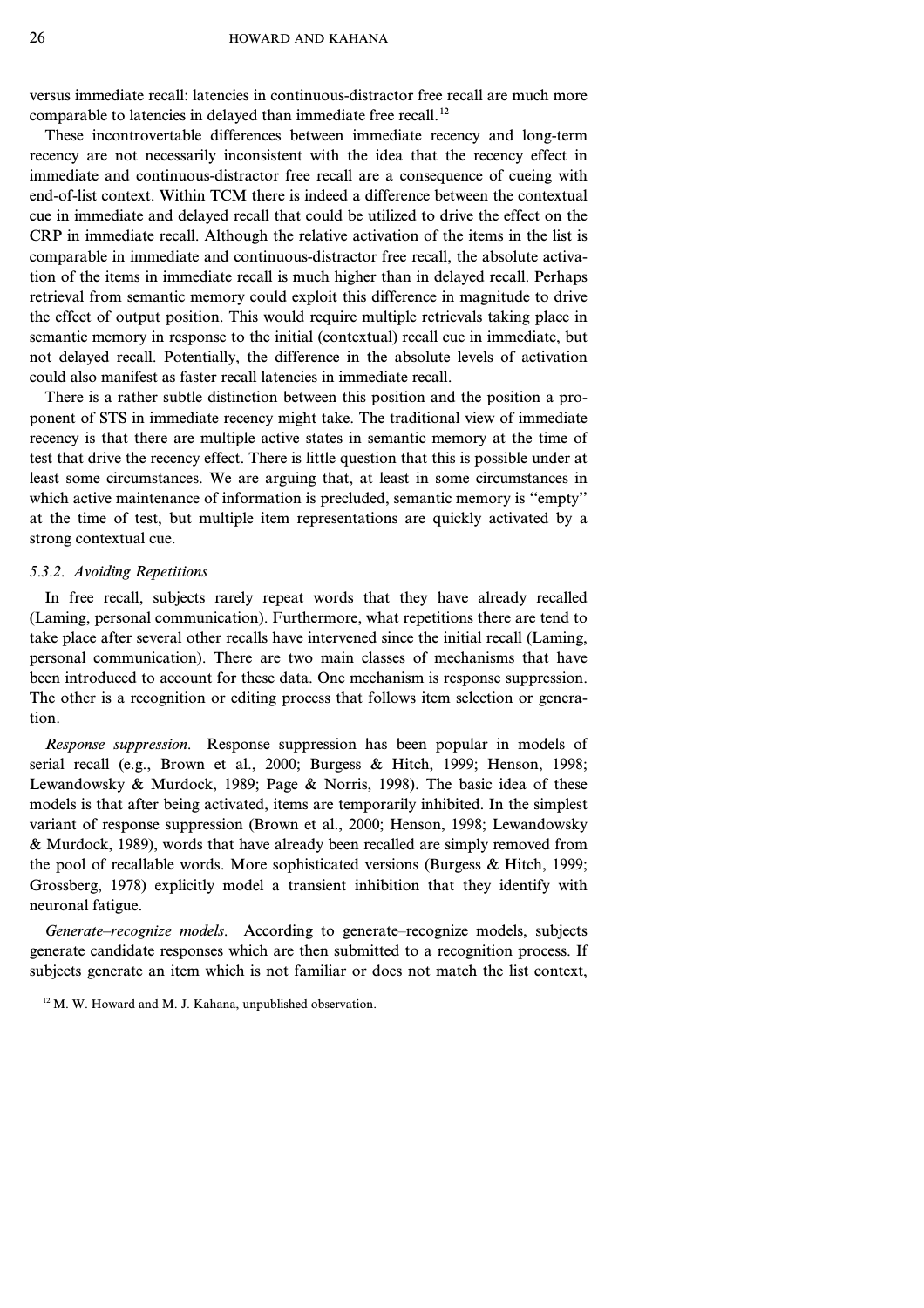the response is censored. In Shiffrin's models (Raaijmakers & Shiffrin, 1980, 1981b; Shiffrin, 1970b), items that are already recalled may still be sampled and recovered. A special assumption is added to prevent these resampled items from being produced. Although the recognition decision is not explicitly modeled in SAM, this editing of recovered items places SAM squarely in the tradition of generate– recognize models (Anderson & Bower, 1972; Bahrick, 1970; Kintsch, 1970). In generate–recognize models, the more items that have been recalled, the lower the probability of sampling a new item. As a consequence the expected number ofsamples between successful recalls goes up with output position. Accordingly, resampling is likely a factor in the growth of interreponse times with output position (Murdock & Okada, 1970; Rohrer & Wixted, 1994).

Both generate–recognize and response–suppression models account for the absence of repetitions as an effect downstream from the results of an initial inquiry of memory. In the generate–recognize models, the omission of repetitions is the result of a conscious editing that takes place after items have been generated. In the response–suppression models, activations of output codes are modulated by an inhibition local to the level of the output codes. The choice of output mechanism used to inhibit repetition, and for that matter the choice of model for retrieval from semantic memory, is largely orthogonal to the choice of TCM. If one prefers the generate–recognize model, then TCM, including the simple mapping of activations onto probability of recall can be seen as a means for generating potential recalls. If one prefers the response–suppression approach, then TCM can be used to generate a set of activations, which can in turn be modulated by response suppression.

# **5.4. Conclusions**

We developed a distributed model of temporal context that we call TCM, for temporal context model. Building on previous formulations of random context (Estes, 1955; Mensink & Raaijmakers, 1988; Murdock, 1997), TCM uses retrieved preexperimental contextual states to drive contextual drift. This assumption leads to an integrated account of contextual retrieval. As a consequence, repeating an item retrieves an asymmetric retrieval cue. This, in turn, provides a straightforward account of the ubiquitous asymmetry observed in memory retrieval (Howard  $\&$ Kahana, 1999; Kahana, 1996; Kahana & Caplan, in press).

Because TCM uses retrieved context to drive associative effects, it does not require any direct interitem connections. Finally, we have shown that retrieved context and contextual drift, coupled with a competitive retrieval rule, enable TCM to predict the scale-invariance in both recency and contiguity effects in free recall.

#### **REFERENCES**

- Anderson, J. R., & Bower, G. H. (1972). Recognition and retrieval processes in free recall. *Psychological Review*, **79**, 97–123.
- Asch, S. E., & Ebenholtz, S. M. (1962). The principle of associative symmetry. *Proceedings of the American Philosophical Society*, **106**, 135–163.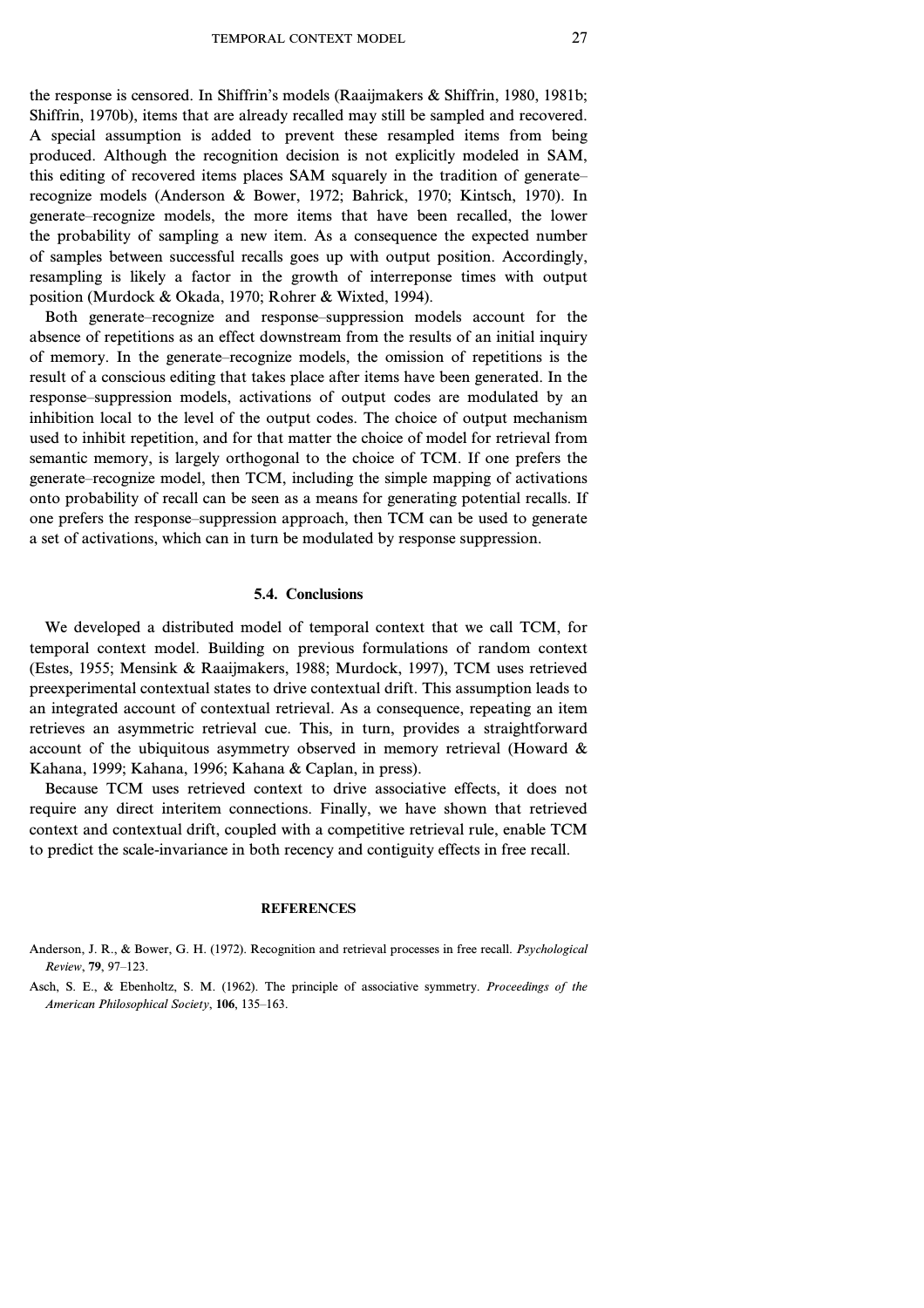- Atkinson, R. C., & Shiffrin, R. M. (1968). Human memory: A proposed system and its control processes. In K. W. Spence & J. T. Spence (Eds.), *The psychology of learning and motivation*. (Vol. 2, pp. 89–105). New York: Academic Press.
- Baddeley, A. D., & Hitch, G. J. (1977). Recency reexamined. In S. Dornic, (Ed.), *Attention and performance VI* (pp. 647–667). Hillsdale, NJ: Erlbaum.
- Bahrick, H. P. (1970). Two-phase model for prompted recall. *Psychological Review*, **77**, 215–222.
- Bjork, R. A., & Whitten, W. B. (1974). Recency-sensitive retrieval processes in long-term free recall. *Cognitive Psychology*, **6**, 173–189.
- Brodie, D. A., & Murdock, B. B. (1977). Effects of presentation time on nominal and functional serial position curves in free recall. *Journal of Verbal Learning and Verbal Behavior*, **16**, 185–200.
- Brown, G. D. A., Preece, T., & Hulme, C. (2000). Oscillator-based memory for serial order. *Psychological Review*, **107**, 127–181.
- Burgess, N., & Hitch, G. J. (1992). Toward a network model of articulatory loop. *Journal of Memory and Language*, **31**, 429–460.
- Burgess, N., & Hitch, G. J. (1999). Memory for serial order: A network model of the phonological loop and its timing. *Psychological Review*, **106**, 551–581.
- Chance, F. S., & Kahana, M. J. (1997). Testing the role of associative interference and compound cues in sequence memory. In J. Bower (Ed.), *Computational neuroscience, Trends in research* (pp. 599–603). New York: Plenum Press.
- Chappell, M., & Humphreys, M. (1994). An autoassociative neural network for sparse representations: Analysis and application to models of recognition and cued recall. *Psychological Review*, 101, 103–128.
- Cleeremans, A. (1993). *Mechanisms of implicit learning: Connectionist models of sequence processing*. Cambridge, MA: MIT Press.
- Cleeremans, A., & McCleeland, J. L. (1991). Learning the structure ofevent sequences. *Journal of Experimental Psychology: General*, **120**, 235–253.
- Ebbinghaus, H. (1885/1913). *Memory: A contribution to experimental psychology*. New York: Teachers College, Columbia University.
- Elman, J. L. (1990). Finding structure in time. *Cognitive Science*, **14**, 179–211.
- Estes, W. K. (1955). Statistical theory of spontaneous recovery and regression. *Psychological Review*, 62, 145–154.
- Estes, W. K. (1972). An associative basis for coding and organization in memory. In A. W. Melton & E. Martin (Eds.), *Coding processes in human memory* (pp. 161–190). Washington, DC: Winston.
- Falkenberg, P. R. (1972). Recall improves in short-term memory the more recall context resembles learning context. *Journal of Experimental Psychology*, **93**, 39–47.
- Friendly, M., Franklin, P. E., Hoffman, D., & Rubin, D. C. (1982). The Toronto Word Pool: Norms for imagery, concreteness, orthographic variables, and grammatical usage for 1,080 words. *Behavior Research Methods and Instrumentation*, **14**, 375–399.
- Gillund, G., & Shiffrin, R. M. (1984). A retrieval model for both recognition and recall. *Psychological Review*, **91**, 1–67.
- Glanzer, M. (1972). Storage mechanisms in recall. In K. W. Spence & J. T. Spence (Eds.), *The psychology of learning and motivation* (Vol. 5, pp. 129–193). New York: Academic Press.
- Glanzer, M., Gianutsos, R., & Dubin, S. (1969). The removal ofitems from short-term storage. *Journal of Verbal Learning and Verbal Behavior*, **8**, 435–447.
- Glenberg, A. M., Bradley, M. M., Stevenson, J. A., Kraus, T. A., Tkachuk, M. J., & Gretz, A. L. (1980). A two-process account of long-term serial position effects. *Journal of Experimental Psychology: Human Learning and Memory*, **6**, 355–369.
- Glenberg, A. M., & Swanson, N. G. (1986). A temporal distinctiveness theory of recency and modality effects. *Journal of Experimental Psychology: Learning, Memory & Cognition*, **12**, 3–15.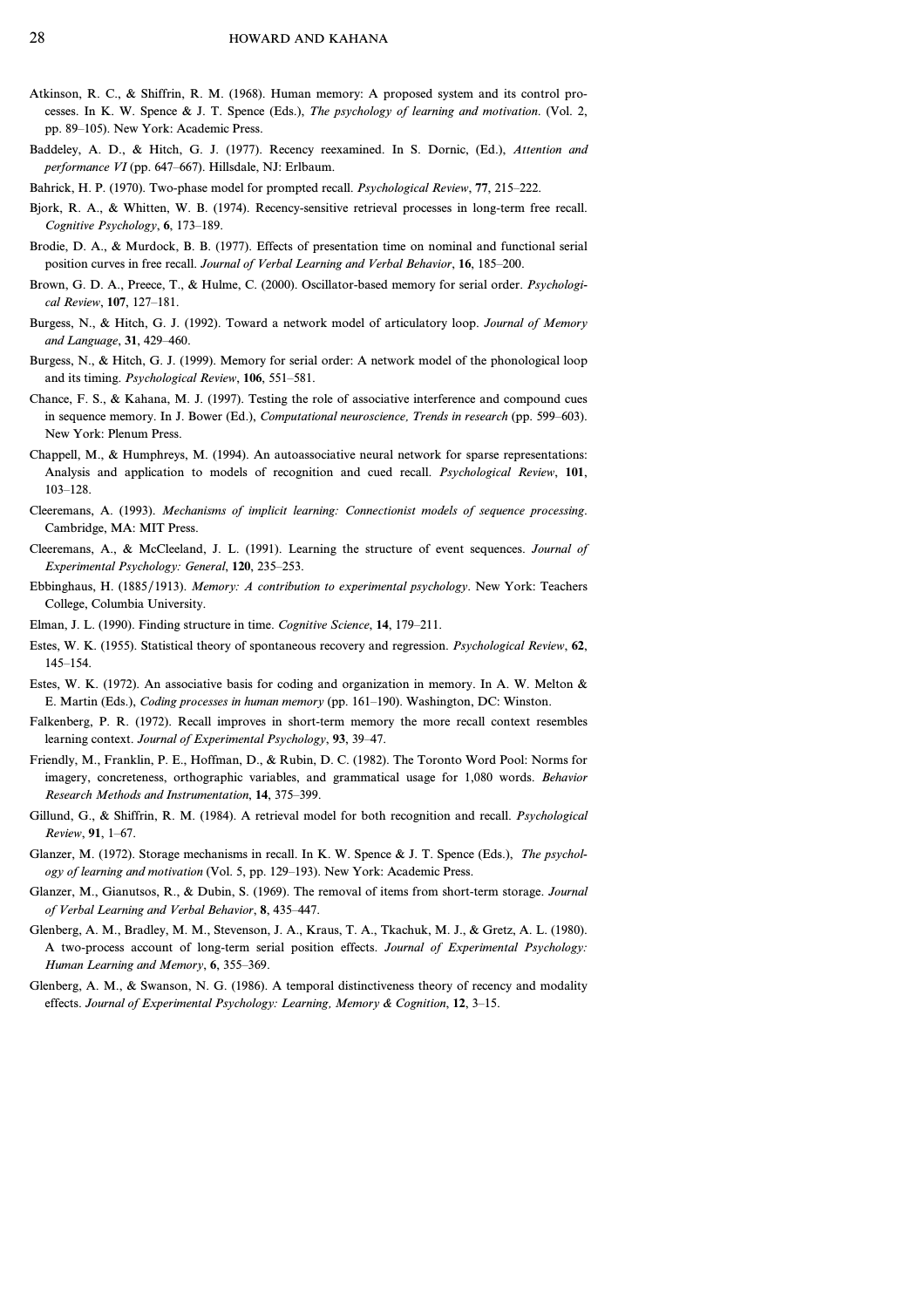- Grossberg, S. (1978). Behavioral contrast in short-term memory: serial binary memory models or parallel continuous memory models? *Journal of Mathematical Psychology*, **17**, 199–219.
- Henson, R., Norris, D., Page, M., & Baddeley, A. (1996). Unchained memory: Error patterns rule out chaining models ofimmediate serial recall. *The Quarterly Journal of Experimental Psychology A*, **49**, 80–115.
- Henson, R. N. A. (1998). Short-term memory for serial order: The start-end model. *Cognitive Psychology*, **36**, 73–137.
- Howard, M. W., & Kahana, M. J. (1999). Contextual variability and serial position effects in free recall. *Journal of Experimental Psychology: Learning, Memory and Cognition*, **25**, 923–941.
- Johnson, G. J. (1991). A distinctiveness model of serial learning. *Psychological Review*, 98, 204–217.
- Jordan, M. I. (1986). An introduction to linear algebra in parallel distributed processing. In D. E. Rumelhart & J. L. McClelland (Eds.), *Parallel distributed processing: Foundations* (Vol. 1, pp. 365–422). Cambridge, MA: MIT Press.
- Kahana, M. J. (1996). Associative retrieval processes in free recall. *Memory & Cognition*, **24**, 103–109.
- Kahana, M. J. (1999). Associative symmetry and memory theory. *Manuscript submitted for publication*.
- Kahana, M. J., & Caplan, J. B. (in press). Associative asymmetry in probed recall of serial lists. *Memory & Cognition*.
- Kintsch, W. (1970). Models for free recall and recognition. In D. A. Norman (Ed.), *Models of human memory*. New York: Academic Press.
- Laming, D. (1999). Testing the idea of distinct storage mechanisms in memory. *International Journal of Psychology*, **34**, 419–426.
- Lee, C. L., & Estes, W. K. (1977). Order and position in primary memory for letter strings. *Journal of Verbal Learning and Verbal Behavior*, **16**, 395–418.
- Lee, C. L., & Estes, W. K. (1981). Item and order information in short-term memory: Evidence for multilevel perturbation processes. *Journal of Experimental Psychology: Human Learning and Memory*, **7**, 149–169.
- Lewandowsky, S., & Murdock, B. B. (1989). Memory for serial order. *Psychological Review*, **96**, 25–57.
- Li, S., & Lewandowsky, S. (1993). Intralist distractors and recall direction: Constraints on models of memory for serial order. *Journal of Experimental Psychology: Learning, Memory, and Cognition*, **19**, 895–908.
- Li, S., & Lewandowsky, S. (1995). Forward and backward recall: Different retrieval processes. *Journal of Experimental Psychology: Learning, Memory, and Cognition*, **21**, 837–847.
- Loftus, G. R., & Masson, M. E. J. (1994). Using confidence intervals in within-subject designs. *Psychonomic Bulletin and Review*, **1**, 476–490.
- Marshall, P. H., & Werder, P. R. (1972). The effects of the elimination of rehearsal on primacy and recency. *Journal of Verbal Learning and Verbal Behavior*, **11**, 649–653.
- McGeoch, J. A. (1936). The direction and extent of intraserial associations at recall. *American Journal of Psychology*, **48**, 221–245.
- Mensink, G.-J. M., & Raaijmakers, J. G. W. (1988). A model for interference and forgetting. *Psychological Review*, **95**, 434–55.
- Mensink, G.-J. M., & Raaijmakers, J. G. W. (1989). A model for contextual fluctuation. *Journal of Mathematical Psychology*, **33**, 172–186.
- Monsell, S. (1978). Recency, immediate recognition memory, and reaction time. *Cognitive Psychology*, **10**, 465–501.
- Murdock, B. B. (1962). The serial position effect of free recall. *Journal of Experimental Psychology*, **64**, 482–488.
- Murdock, B. B. (1963). Short-term memory and paired-associate learning. *Journal of Verbal Learning and Verbal Behavior*, **2**, 320–328.
- Murdock, B. B. (1997). Context and mediators in a theory of distributed associative memory (TODAM2). *Psychological Review*, **1997**, 839–862.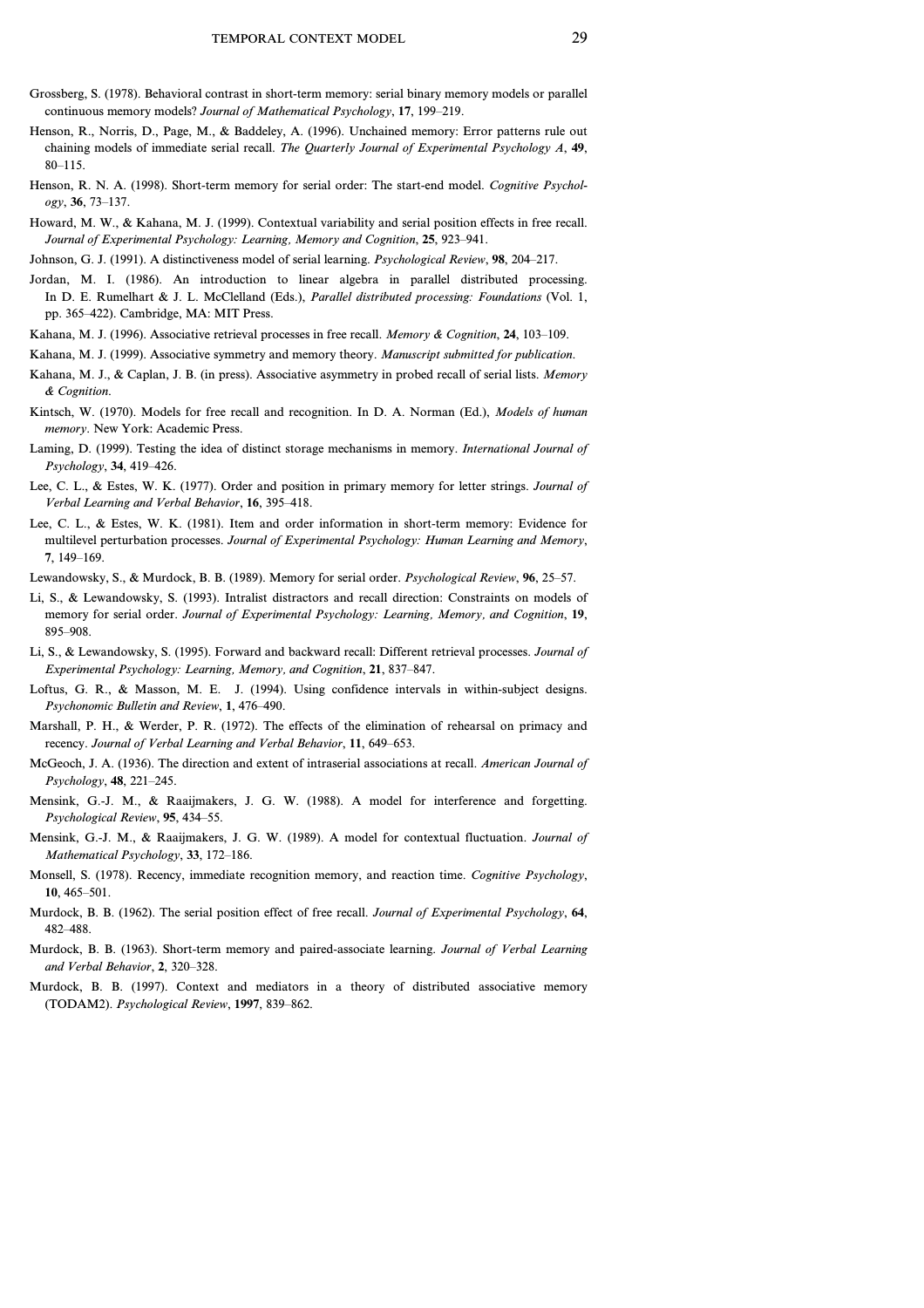- Murdock, B. B., & Kahana, M. J. (1993). Analysis of the list strength effect. *Journal of Experimental Psychology: Learning, Memory and Cognition*, **19**, 689–697.
- Murdock, B. B., & Metcalfe, J. (1978). Controlled rehearsal in single-trial free recall. *Journal of Verbal Learning and Verbal Behavior*, **17**, 309–324.
- Murdock, B. B., & Okada, R. (1970). Interresponse times in single-trial free recall. *Journal of Verbal Learning and Verbal Behavior*, **86**, 263–267.
- Murdock, B. B., Smith, D., & Bai, J. Judgements of frequency and recency in a distributed memory model. *Journal of Mathematical Psychology*, **45**, 564–602.
- Nairne, J. S., Neath, I., Serra, M., & Byun, E. (1997). Positional distinctiveness and the ratio rule in free recall. *Journal of Memory and Language*, **37**, 155–166.
- Neath, I. (1993). Distinctiveness and serial position effects in recognition. *Memory and Cognition*, **21**, 689–698.
- Neath, I., & Crowder, R. (1990). Schedules of presentation and temporal distinctiveness in human memory. *Journal of Experimental Psychology: Learning, Memory and Cognition*, **16**, 316–327.
- Neath, I., & Crowder, R. G. (1996). Distinctiveness and very short-term serial position effects. *Memory*, **4**, 225–242.
- Nelder, J. A., & Mead, R. (1965). A simplex method for function minimization. *Computer Journal*, **7**, 308–313.
- Nosofsky, R. M. (1986). Attention, similarity, and the identification-categorization relationship. *Journal of Experimental Psychology: General*, **115**, 39–57.
- Nosofsky, R. M. (1987). Attention and learning processes in the identification and categorization of integral stimuli. *Journal of Experimental Psychology: Learning, Memory and Cognition*, **13**, 87–108.
- Page, M. P. A., & Norris, D. (1998). The primacy model: A new model of immediate serial recall. *Psychological Review*, **105**, 761–781.
- Raaijmakers, J. G. W., & Shiffrin, R. M. (1980). SAM: A theory of probabilistic search of associative memory. In G. H. Bower (Ed.), *The psychology of learning and motivation: Advances in research and theory* (Vol. 14, pp. 207–262). New York: Academic Press.
- Raaijmakers, J. G. W., & Shiffrin, R. M. (1981a). Order effects in recall. In J. B. Long & A. D. Baddeley (Eds.), *Attention and performance IX* (pp. 403–415). Hillsdale, NJ: Erlbaum.
- Raaijmakers, J. G. W., & Shiffrin, R. M. (1981b). Search of associative memory. *Psychological Review*, **88**, 93–134.
- Raskin, E., & Cook, S. W. (1937). The strength and direction of associations formed in the learning of nonsense syllables. *Journal of Experimental Psychology*, **20**, 381–395.
- Rizzuto, D. S., & Kahana, M. (2001). An autoassociative model of paired-associate learning. *Neural Computation*, **13**, 1835–1852.
- Rohrer, D., & Wixted, J. T. (1994). An analysis of latency and interresponse time in free recall. *Memory & Cognition*, **22**, 511–524.
- Rundus, D. (1971). An analysis ofrehearsal processes in free recall. *Journal of Experimental Psychology*, **89**, 63–77.
- Rundus, D. (1980). Maintenance rehearsal and long-term recency. *Memory & Cognition*, **8**, 226–230.
- Shepard, R. N. (1987). Toward a universal law of generalization for psychological science. *Science*, 237, 1317–1323.
- Shiffrin, R. M. (1970a). Forgetting: Trace erosion or retrieval failure? *Science*, **168**, 1601–1603.
- Shiffrin, R. M. (1970b). Memory search. In D. A. Norman (Ed.), *Models of human memory* (pp. 374–447). New York: Academic Press.
- Shiffrin, R. M., & Steyvers, M. (1997). A model for recognition memory: REM—retrieving effectively from memory. *Psychonomic Bulletin and Review*, **4**, 145.
- Tan, L., & Ward, G. (2000). A recency-based account of the primacy effect in free recall. *Journal of Experimental Psychology: Learning, Memory, and Cognition*, **26**, 1589–1627.